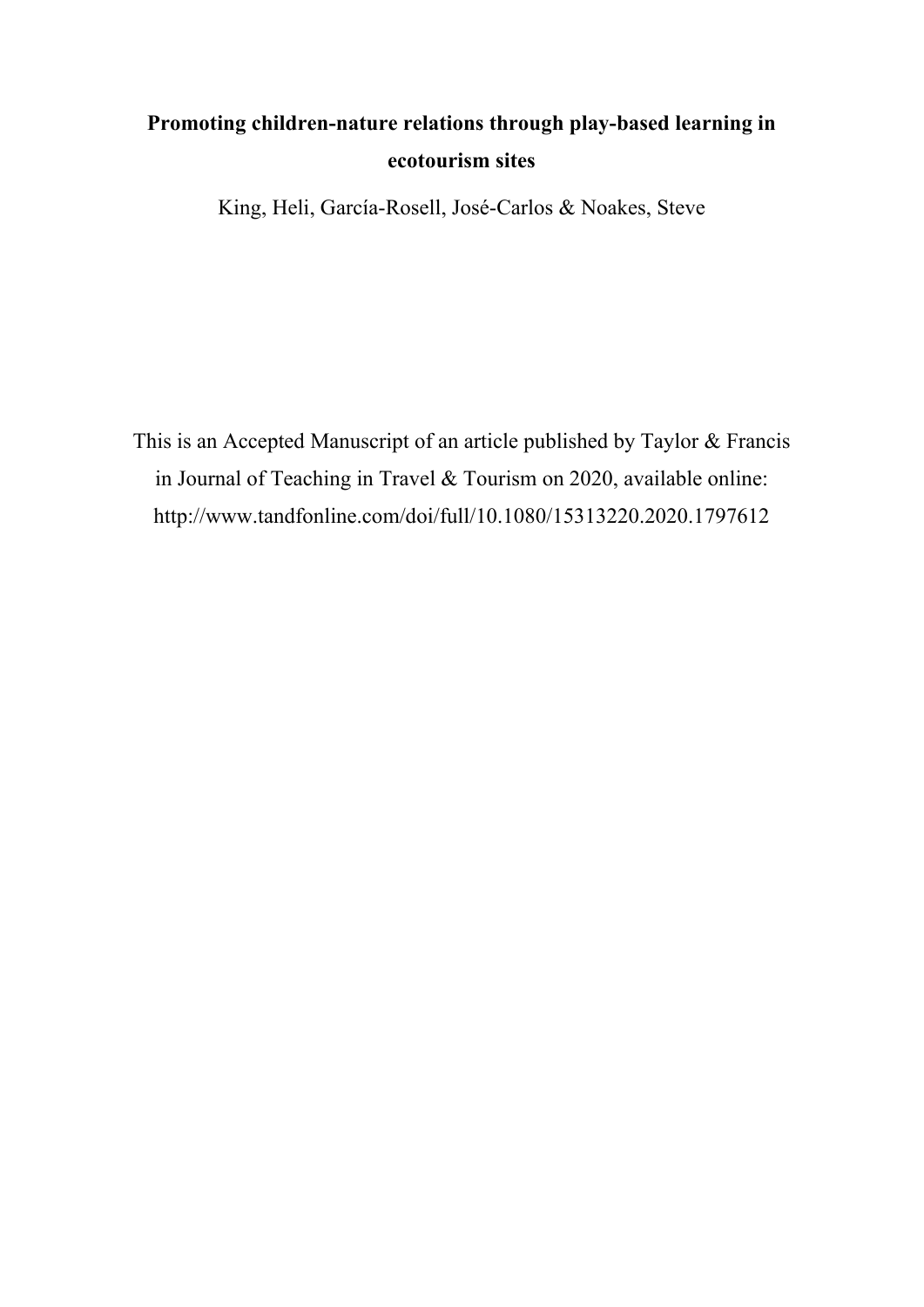## **Promoting children-nature relations through play-based learning in ecotourism sites**

Ecotourism is viewed as a suitable context for disseminating knowledge about nature and promoting environmental values among tourists. However, few studies have drawn attention to the educational impact of ecotourism on young children. Moreover, environmental education in ecotourism tends to be framed by anthropocentric premises in which nature is viewed as detached from human domains and dependent on human protection. Considering this gap, this study aims to explore how play in ecotourism sites supports children to learn not only "about", but also "with" nature. To that end, we draw upon the theoretical concept of play-based learning and focus on ecotourism activities in Queensland, Australia. The empirical data consist of semi-structured interviews with professionals in the fields of ecotourism, conservation and education. The study contributes to the field of ecotourism and the Anthropocene discussion by stressing the role of early childhood education in promoting a sound relationship between nature and humanity.

Keywords: Anthropocene; ecotourism; children; play-based learning, children-nature relations

## **Introduction**

The relationship between ecotourism and environmental education has been widely discussed in the literature (e.g. Kimmel, 1999; Lee & Moscardo, 2005; Peake et al., 2009; Powell & Ham, 2008; Ting & Cheng, 2017). It is common to find the educational aspect highlighted in the series of ecotourism definitions used in academia and the tourism industry (Donohoe & Needham, 2006; Fennell, 2001). For example, Fennell (2015, p. 17) defines ecotourism as "travel with a primary interest in the natural history of a destination. It is a form of nature-based tourism that places nature first-hand emphasis on learning, sustainability (conservation and local participation/benefits), and ethical planning, development and management". In these terms, ecotourism is presented as an ideal context for learning about the natural world, conservation and environmental values. By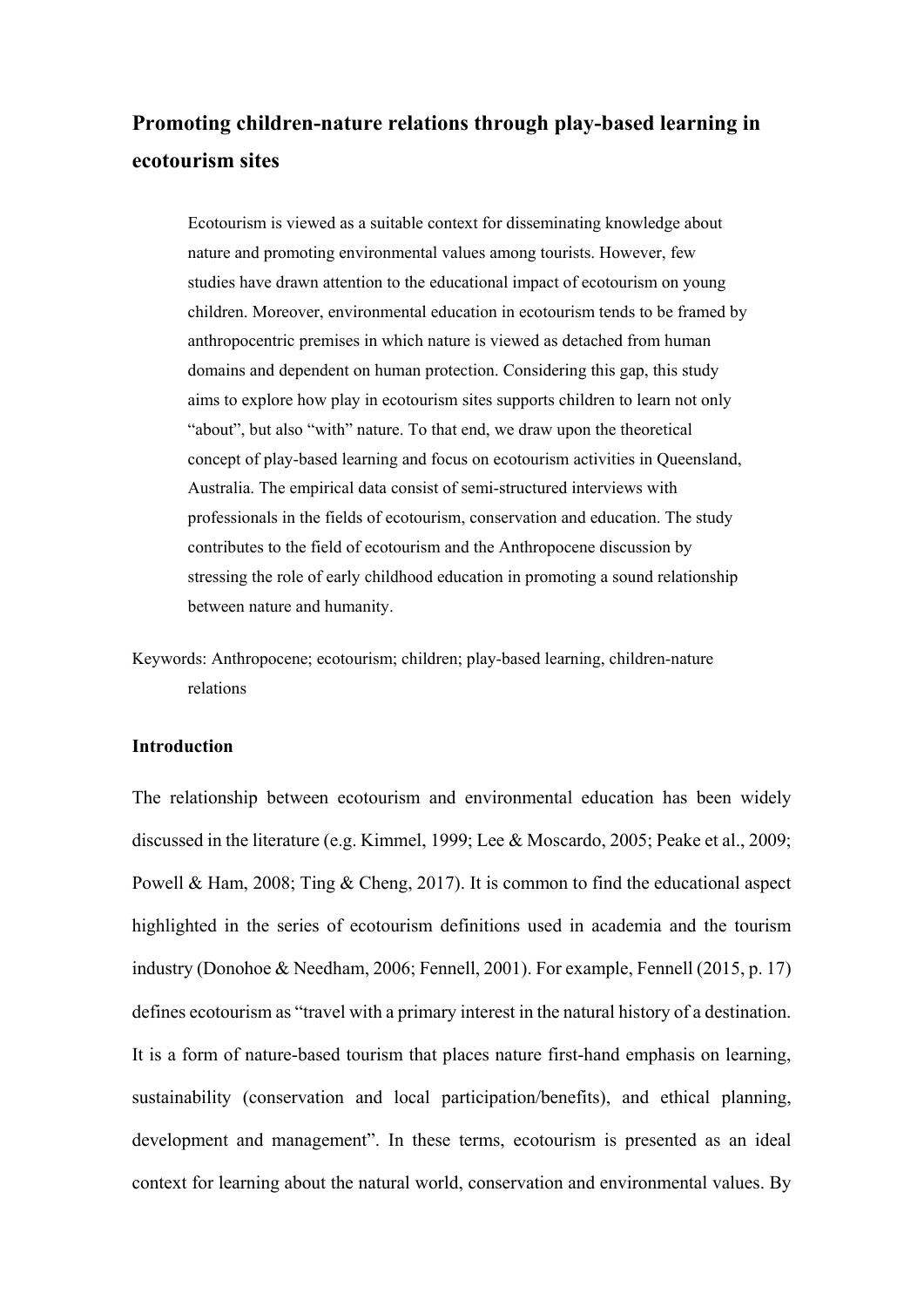engaging in ecotourism activities, visitors not only acquire knowledge about the natural environment, but also develop pro-environmental attitudes and behaviours (Beaumont, 2001).

The interest in ecotourism as a learning context has contributed to generating a considerable body of research on the pedagogical activities and techniques that can be used to support learning about nature among locals and visitors. A number of studies have shown that first-hand experiences and interactions with nature are not only critical for creating a positive relationship with the natural world, but also for developing an interest in protecting and conserving it (e.g. Beaumont, 2001; Broom, 2017; Ting & Cheng, 2017). Although these studies offer valuable insights about how ecotourism can promote environmental education, most of the discussion has revolved around pedagogical approaches shaped by an anthropocentric understanding of nature and the idea of converting ecotourists into environmental stewards. In doing so, the main research focus has been on exploring ways to educate adults and young adults, thus giving little attention to the role of ecotourism in supporting early childhood environmental education.

Considering the relevance given to children's education in the Anthropocene debates and the call for moving beyond the limits of humanist environmental stewardship framings (Clarke & Mcphie, 2014; Taylor, 2017), we examine what this means within an ecotourism context. To be more precise, our aim is to explore how play in ecotourism sites supports children to learn not only "about", but also "with" nature. For this purpose, we draw upon the notion of play-based learning and focus on ecotourism within a particular geographical area, Queensland, Australia. The empirical data used in the study consists primarily of 10 semi-structured interviews with professionals in the area of ecotourism and children's education. The data was collected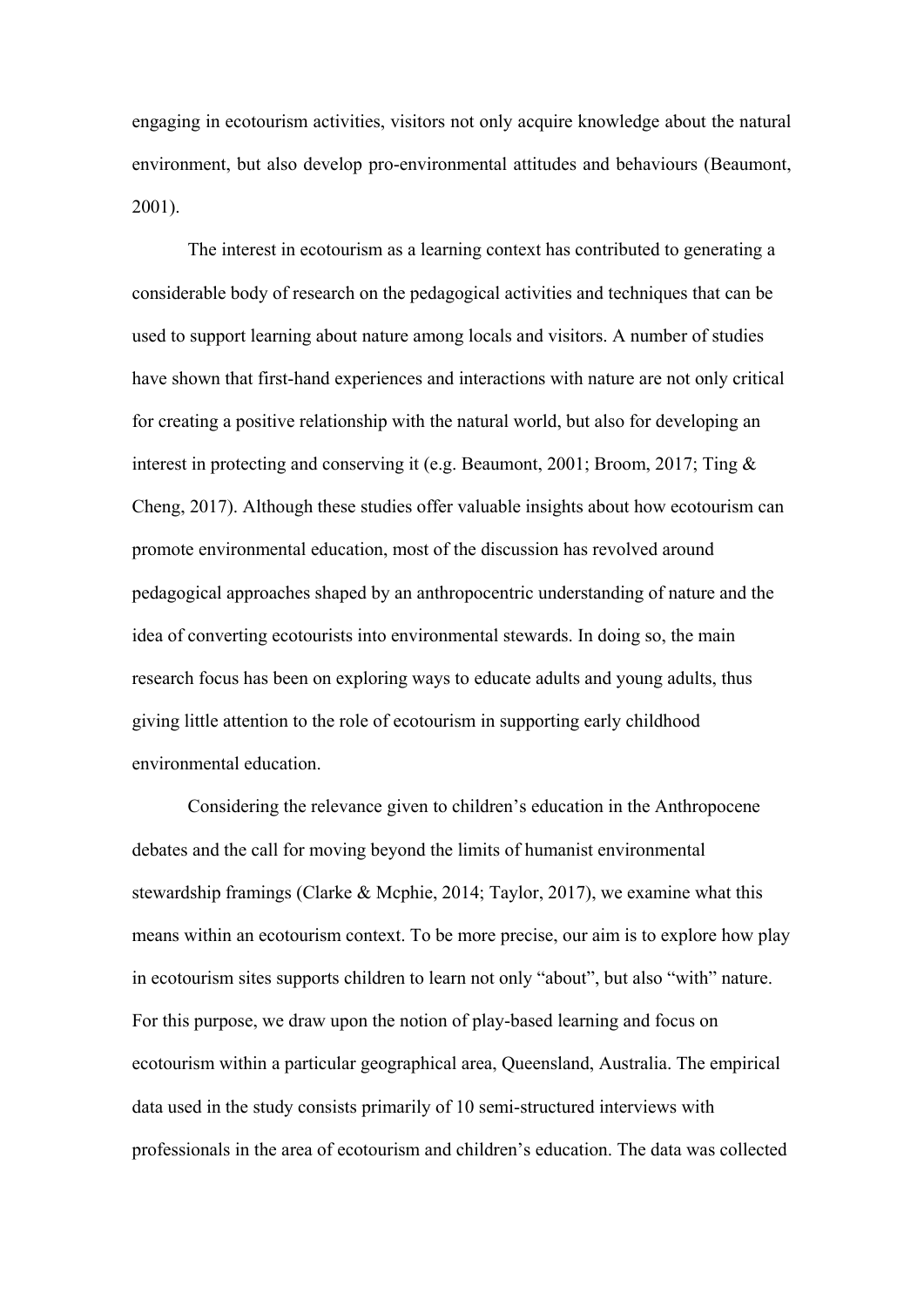during June and August 2019 as part of the master thesis of the first author (King, 2019) and analysed by using thematic analysis.

## **Play-based learning**

Over recent years, there has been a growing interest in play-based learning as a pedagogical approach in the context of early childhood education (Fesseha & Pyle, 2016). Scholars and policy makers have understood the relevance of children's spontaneous and free play in preschool pedagogy (Nicolopoulou, 2010; Pramling Samuelsson & Johansson, 2006). For example, Finland and Australia have a national learning framework that emphasises the importance of play in early childhood education (Australian Government Department of Education and Training, 2019; Finnish National Agency for Education, 2019). In these documents, play is recognised as an intrinsic aspect of learning.

Despite a common agreement about the relevance of play in early childhood, there is no universally accepted definition of play-based learning (Bennett, Wood & Rogers, 1997; Bergen, 2014; Bubikova-Moan et al., 2019). Indeed, the stream of literature on play-based learning draws most attention to its conceptual diffusion and complexity, rather than offering a universal definition (see Bubikova et al., 2019, Sutton-Smith, 1997). In line with Wood (2009), play-based learning can be defined as the ways in which early childhood professionals make provisions for play and playful approaches to learning and teaching, how they design play/learning environments, and all the pedagogical decisions, techniques and strategies they use to support or enhance learning and teaching through play. It is through play that children also learn who they are as individuals and how they should interact with others in different contexts. Children learn cultural tools (e.g. activities, interactions and understandings that are appropriate and acceptable in everyday settings) in their families and communities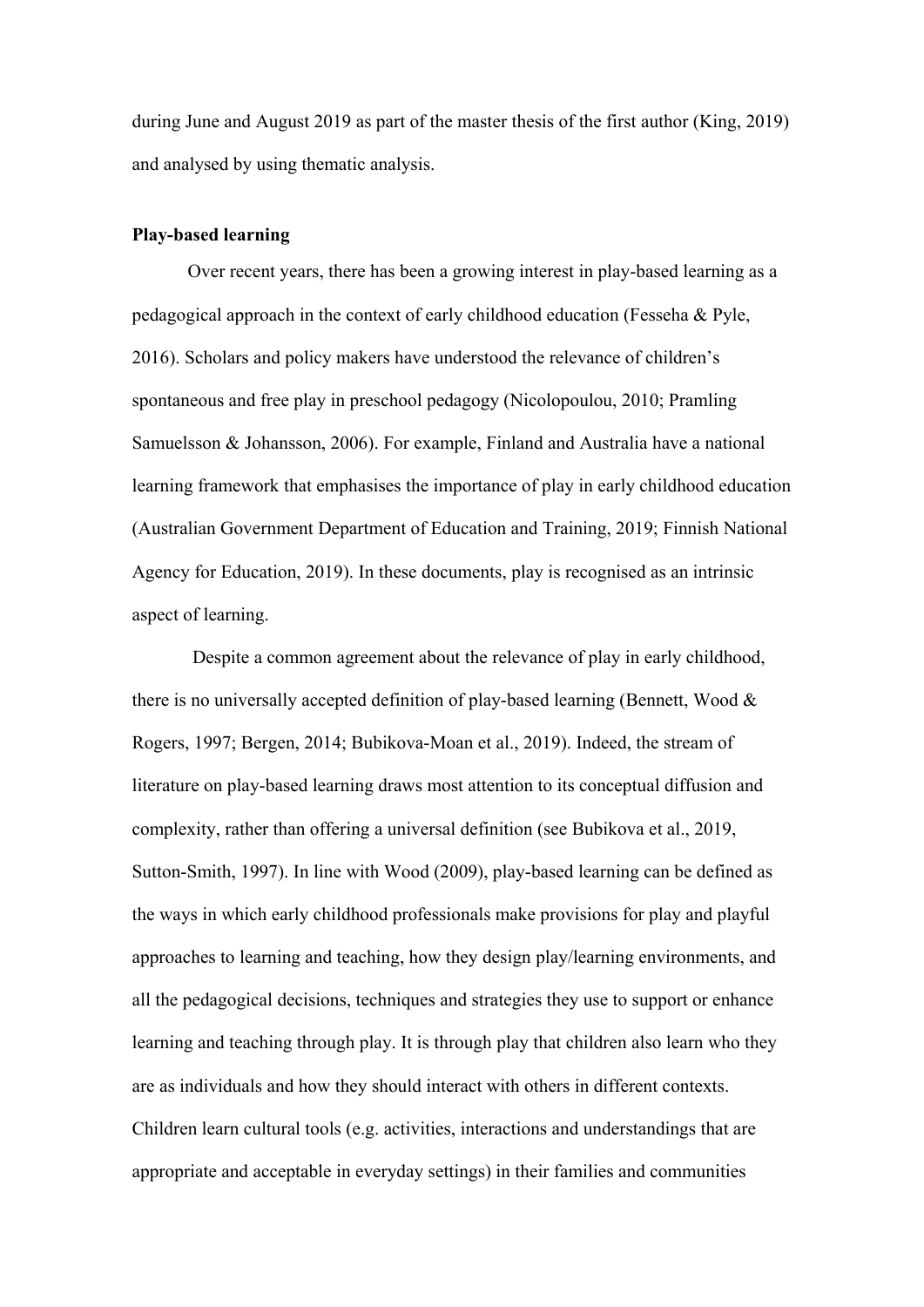(Jordan, 2010, p. 98). From this perspective, play and capacity to play can be considered significant for children in learning new things and forming relationships to nature and other human beings (Wood, 2010).

Indeed, there is a significant stream of literature exploring how early childhood environmental education and children-nature relationships can be promoted through play. For instance, some scholars have investigated how play-based learning can be integrated in early childhood educational settings to support the teaching and learning of environmental concepts (e.g. Cutter-Mackenzie & Edwards, 2013). Other studies have examined how learning, but also children-nature relationships, can be enhanced through play in nature-rich places such as green school or day-care yards (e.g. Laaksoharju & Rappe, 2017; Puhakka et al., 2019) and in natural environments, that is, environments not designed by humans (e.g. Ridgers et al., 2012; Skar et al., 2016).

Although play-based learning emphasises child-initiated and child-led play, some scholars have drawn attention to the role of adults in supporting and facilitating a playful environment (Fesseha & Pyle, 2016). For example, Cutter-Mackenzie and Edwards (2013) view adult interaction and engagement in play as essential to foster early childhood environmental learning. Adults support learning by providing a structured environment (e.g. supplying particular types of toys or tools) or sensitively responding to children's actions, offering instructions and encouraging children to explore materials (Weisberg & Zosh, 2018). Furthermore, interactions with adults not only provide new knowledge and ideas, but also stimulate children's play, by being role models for the attitudes they want to transmit to children. (Howe & Davies, 2010).

In particular, the socio-cultural perspective on learning has contributed to the understanding of children's play as a series of practices supporting socialisation, shared construction of meanings and knowledge under the scaffolded guidance of adults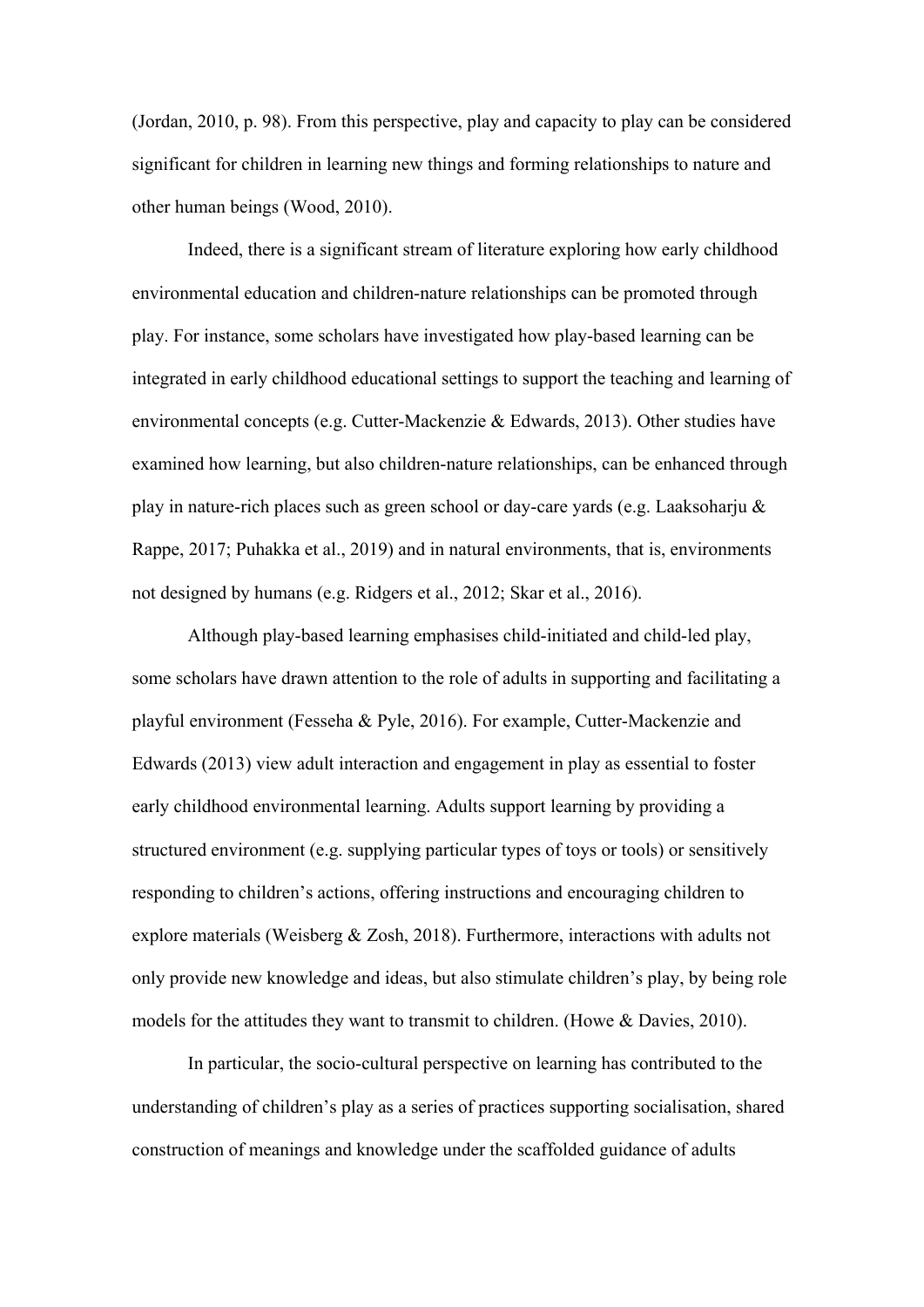(Jordan, 2010; Rogoff, 1990; Vygotsky, 1978). This view underscores the interwoven nature of play and learning, the proactive and variable roles that adults may adopt in children's play and how different play-based learning practices may contribute and foster not only children's social, emotional and physical development but also their cognitive development in a holistic and mutually supportive manner (Pyle et al., 2018; Samuelsson & Johansson, 2006; Stephen, 2010; Wallerstedt & Pramling, 2012). The work of Piaget and Vygotsky draws attention to how children learn about their world, to apply new ideas and foster their imaginations through play and the endorsement of teachers (Fleer, 2010; Golinkoff et al., 2006).

However, as several scholars point out, it is essential that children have opportunities for autonomous, independent and unsupervised play in nature (e.g. Laaksoharju & Rappe, 2017; Ridgers et al., 2012; Skar et al., 2016; Weisberg & Zosh, 2018). Accordingly, children should be viewed as active explorers and playful agents who shape their selves, knowledge, skills and world-view (Gurholt & Sanderud, 2016). Spontaneous and autonomous play in nature is a precondition for supporting collective learning and more-than-human relations that may allow children to cross the ontoepistemological boundaries dividing the world into humans and the rest (Taylor, 2017).

## **Methodology**

Data for the study was collected by using semi-structured interviews (Brinkmann, 2013). Following Saldaña's (2011) advice, we chose research participants from diverse fields and with different viewpoints with the only condition being that they have knowledge of and working experience with environmental preschool education in an ecotourism, outdoors recreational or early childhood education context. A total of 10 semi-structured interviews with 11 participants were conducted in the English language.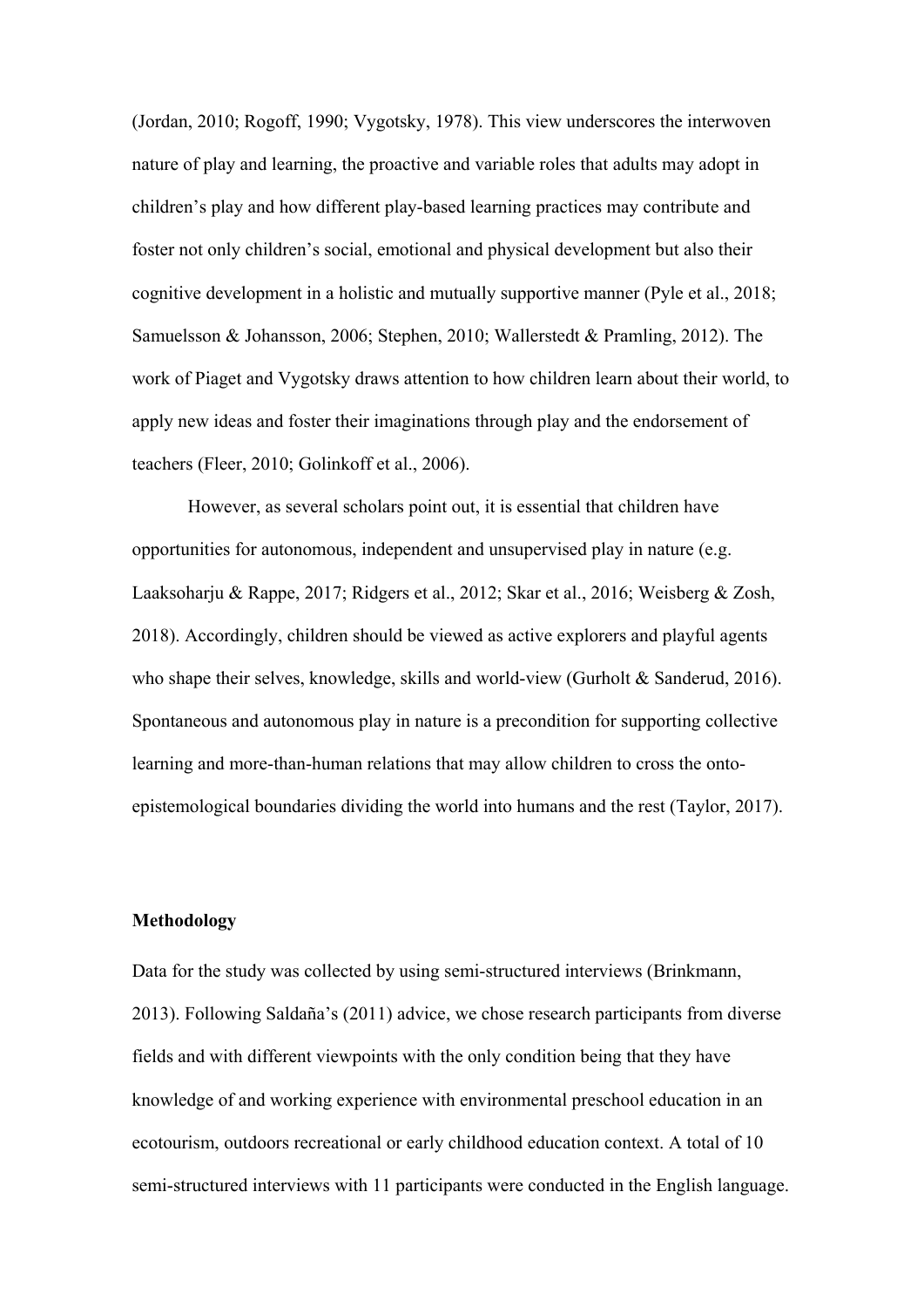Nine of the interviewees were female and two were male, and they all live in Queensland, Australia. The age range of the research participants was between 27 and 80 years old. Eight interviews were conducted face-to-face, one via the telecommunication application Skype, and one interview was conducted over the phone. One of the interviews was attended by two participants. The duration of the interviews varied between 30 minutes to 1 hour and 20 minutes. All the interviews were recorded and accurately transcribed.

Most of the research participants were found by conducting searches online for professionals and organisations located in Queensland, Australia that have knowledge and experience of the planning and implementation of educational activities with young children in an ecotourism context. Some interviewees were referred by one of the author's colleagues who knew about the study or by one of the interviewees, believing they would have suitable knowledge and experience. The research participants consisted of early childhood educators with backgrounds in environmental education and forest school education, conservationist and environmental educators, researchers in coastal management, environmental conservation and community development, ecotourism professionals in outdoors education, a wildlife presenter and trainer with a degree in wildlife and marine science and a guest activity manager in an ecotourism business.

The data of the study was analysed using the thematic analysis in an inductive way. Identifying the patterns and themes in the analysis was directed by the content of the data (Maguire & Delahunt, 2017; Nowell et al., 2017). The analysis consists of five phases. The first phase of the analysis was to become familiarised with the data by reading and rereading it. The second phase included creating codes that were relevant in answering the research questions. QSR NVivo 12 software was employed to facilitate the coding process of the analysis. After the codes were generated, they were examined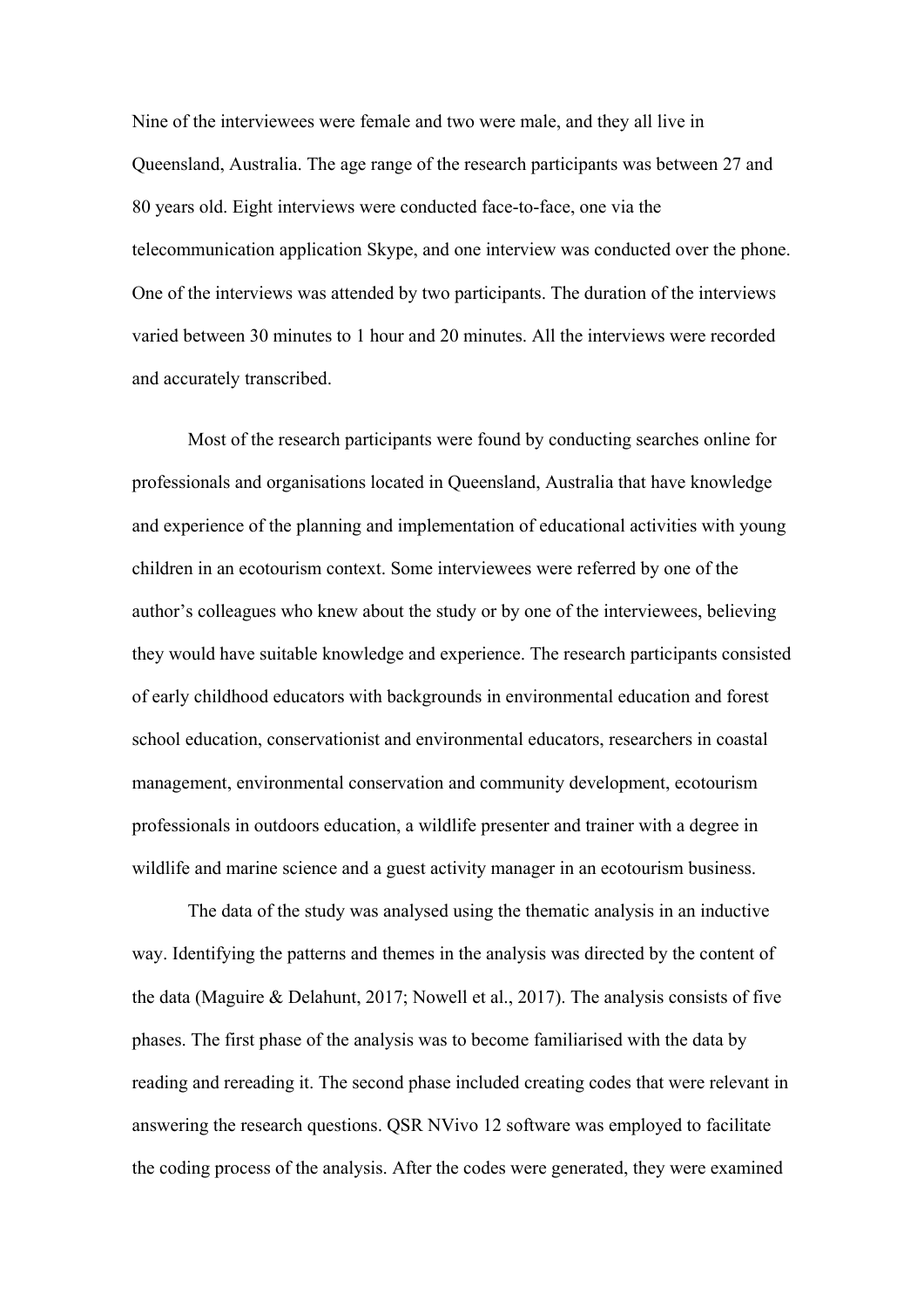and broader themes were identified. The fourth phase was reviewing the themes to refine, combine and discard some of them. After reviewing the themes, ten themes remained. These themes were: adult support, connection and love, environmental stewardship, interconnectedness, national parks, natural environments, nature-based tools, nature play, regular exposure and storytelling.

The fifth phase was defining what the themes represented and creating an analysis for each theme. Some of the themes were merged together during the fifth phase as they were similar, overlapped or correlated. The themes were then developed into three main themes by considering the previous literature. Based on the literature on play-based learning in promoting children-nature relationships, the themes connection and love, environmental stewardship, national parks, natural environments, naturebased tools and nature play were merged together under the first theme "learning about nature through play". As adult presence is largely emphasised in the play-based learning literature, we created the second main theme "the role of adults in supporting learning about nature" by combining the themes adult support and regular exposure. The third theme developed as storytelling emerged from the findings as a significant tool in supporting children's learning about the interconnectedness of nature, reflecting the idea of children learning with nature. Thus, the themes storytelling and interconnectedness were merged together.

In this research, we follow the Finnish National Board on Research Integrity guidelines on ethical principles of good research practice (TENK, 2019). Since the study was conducted in Australia and it involved individuals working with preschool children, we also follow the general principles of responsible conduct of research in Australia by the Australian Research Council (ARC, 2018).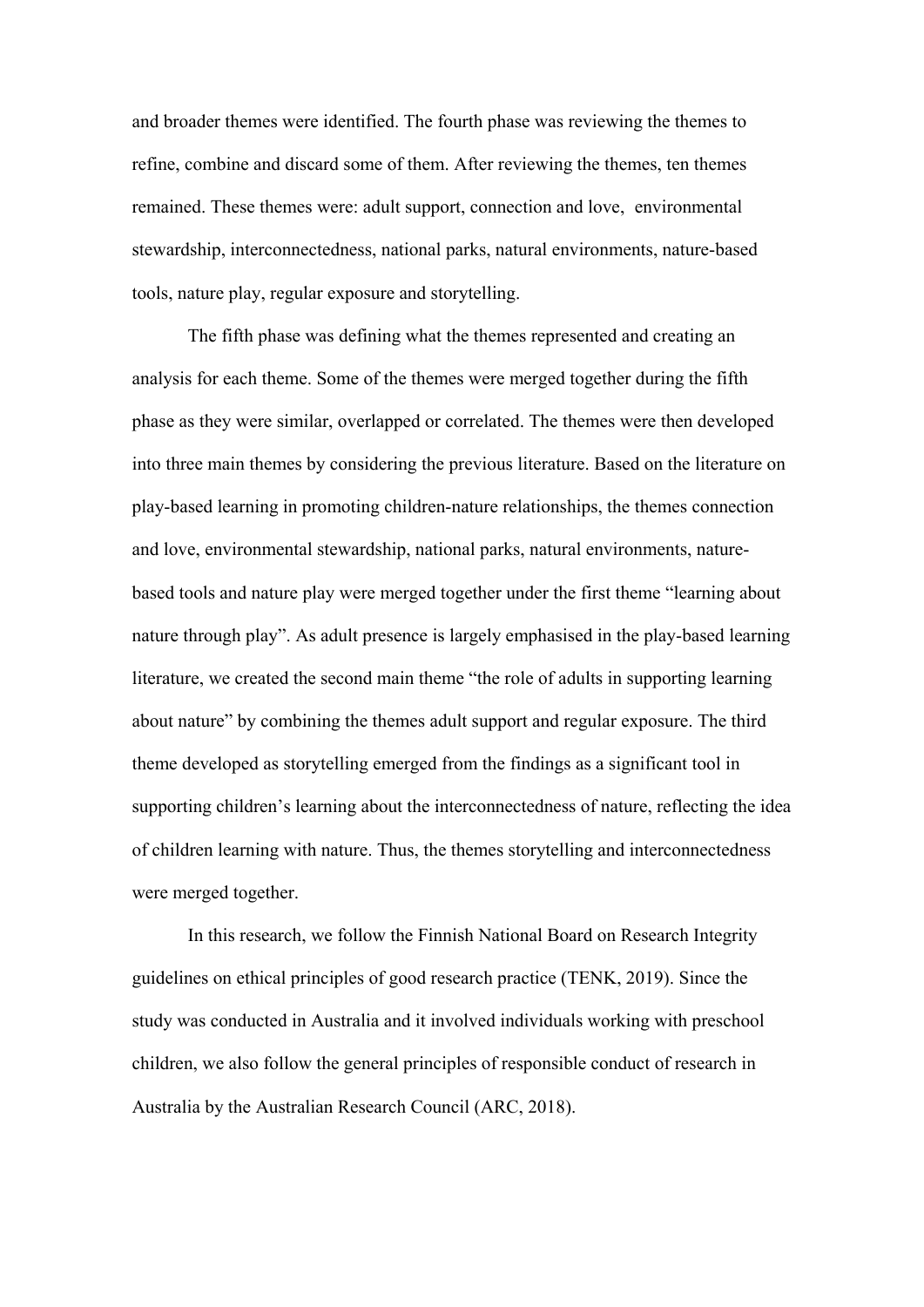#### **Findings**

## *Learning about nature through play*

According to our findings, ecotourism sites offer an appropriate setting for early childhood environmental education and facilitating a connection between children and nature. The respondents agree that interaction and play in nature help children develop an understanding, respect and appreciation for the natural world and all its creatures, big and small. As the excerpts below indicate, professionals working with children in ecotourism see a correlation between early childhood experiences in nature and the development of pro-environmental values and attitudes, a result that is confirmed in the study by Broom (2017).

As I've been saying, all these programmes help the children to value what they see. And if they don't do that and understand that everything is important, then they have no comprehension of what conservation is… we tell them that they need the whole ecosystem to support life. (I3)

So, making sure children are developing an environmental connection. Connection with nature. My understanding is that a lot of conservation values are strengthened by children being able to have a direct connection with nature, independently. (I9)

The way the interviewees talk about the need to engage children with nature seems to be based on environmental stewardship pedagogical premises, which position children as potential future guardians of nature (see Taylor, 2017). Indeed, learning about nature and how our life is connected to it is viewed as a precondition to protect nature from detrimental human activity (Broom, 2017; Ting & Cheng, 2017). The human-centric understanding of children's play in nature is also reflected in the way respondents refer to nature in terms of a learning space. In line with previous research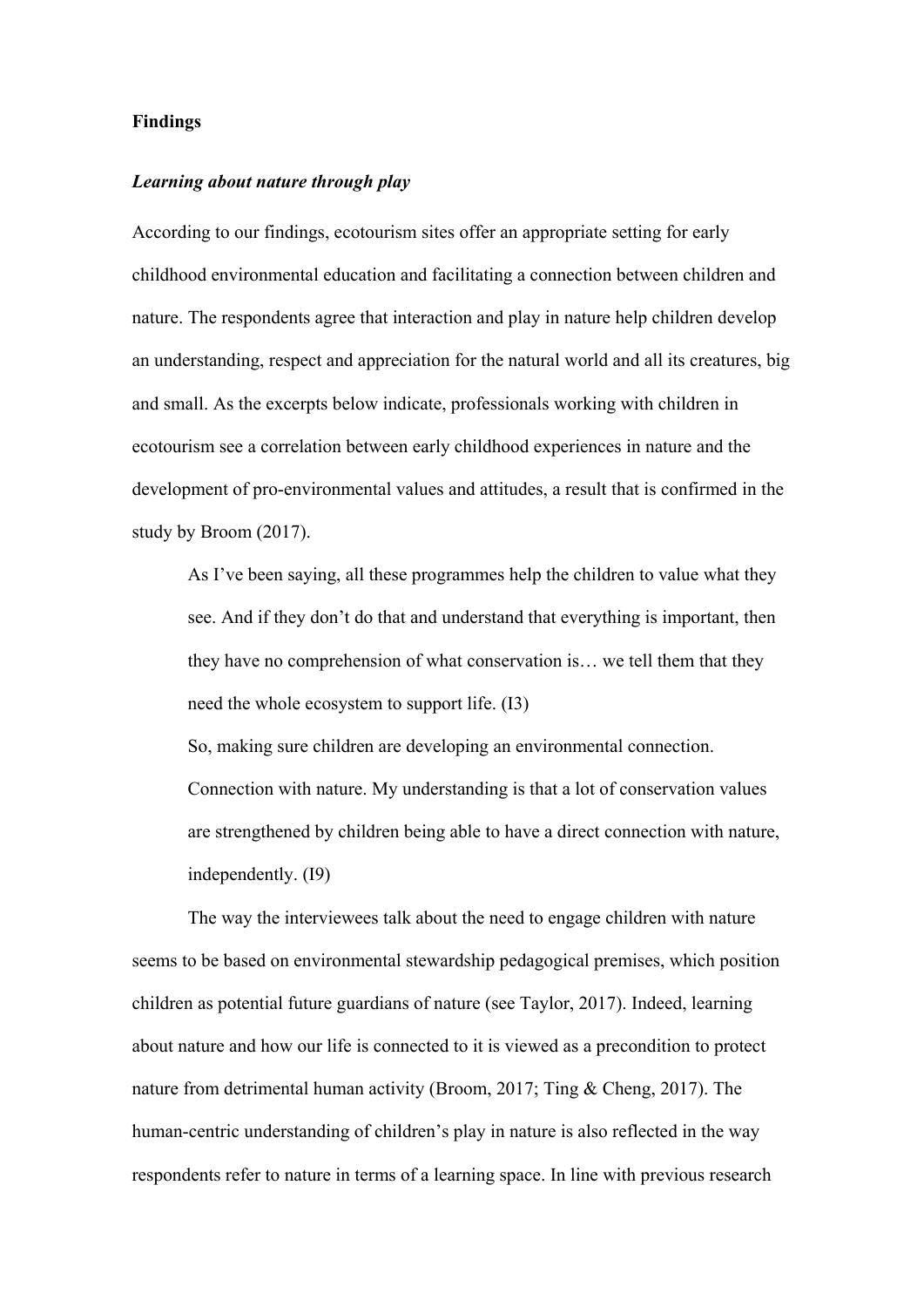on play in nature and nature-rich spaces, (Gurholt & Sanderud, 2016; Laaksoharju & Rappe, 2017; Puhakka et al., 2019), our results confirm that ecotourism is a suitable learning context for supporting personal development, human-relationships and a sense of community among children.

Nature provides the perfect challenges for children to learn about themselves. How to walk and how to maintain balance, how you relate to each other in space, you got to trust the people that you're with in the wild. (I4)

As the excerpts above show, nature is a learning environment where children learn through play, exploration, inquiry and discovery (Cutter-Mackenzie & Edwards, 2013). When children play in nature, they can challenge themselves, develop problemsolving skills and test motoric capabilities. In this view, playing in nature is located within a humanistic frame in which nature has instrumental value as an enabler of child development. This human focus is reflected when discussing ecotourism as a learning space. Indeed, respondents used the term "tools" when referring to animals, sticks, stones and other natural elements that can support play and learning in nature.

The creatures and being outside and having trees and places that we can go and look for things and have a look at different styles of leaves and plants and stuff like that… We use nature as our tools. (I2)

Several interviewees also stress the importance of role-play in learning about nature and developing human-nature relationships. By taking an imaginary role of national park ranger or wildlife hero, children not only play, but also develop a relationship to the natural world and, thus, a willingness to protect it.

If everybody was a ranger. We're all rangers. Or a wildlife hero and you'd have to save some animal, a koala, or a gecko, something like that… That would be a great way to embody conservation values in children. (I9)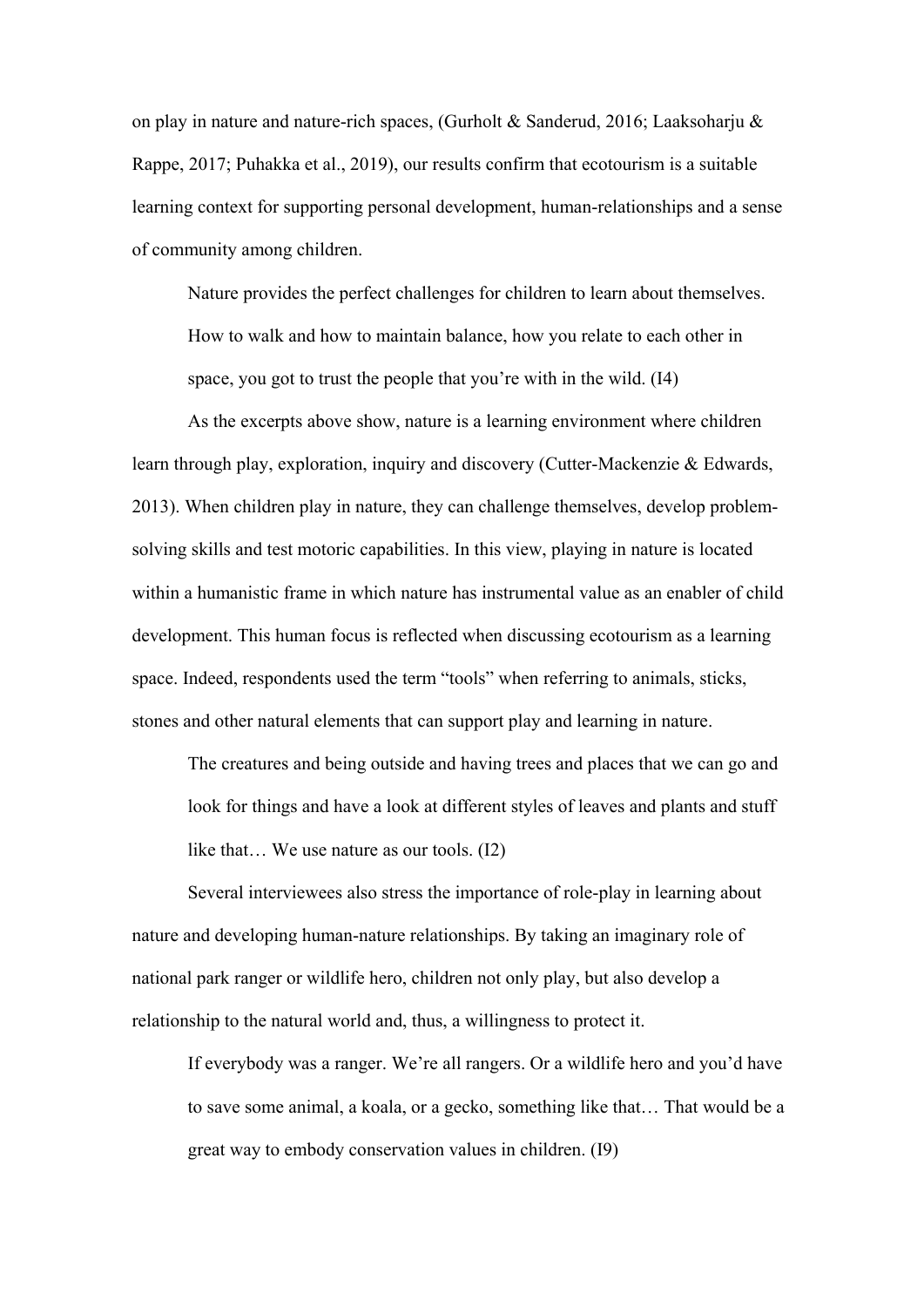This excerpt again draws attention to the human-centric perspective that dominates the environmental educational discourse (see Taylor, 2017). Indeed, the belief that humans are superior to nature and therefore stewards of the natural world shapes their understanding of how knowledge is created through play and playful activities in ecotourism.

## *The role of adults in supporting learning about nature*

According to the findings, adults are seen as role models, supporters, facilitators, guides, supervisors, as well as providers of play in nature opportunities. The presence of adults and their influence on children's learning about nature and human-nature relationships was seen as essential. In particular, parents and educators were seen to play a crucial role in encouraging or discouraging environmental values and caring for nature among preschool children.

We still need the support of a caring teacher or parent to nurture that further because if the children go home, and this often happens that the parents don't recycle or they use big plastic bags or they hate creatures or they don't have plants and… they don't have a garden, then it kind of stops there. No matter how excited the children are about wanting to go home and trying to do something. (I2)

This excerpt highlights the role of adults in influencing the relationship between children and nature. While play in ecotourism can support learning about nature, it also needs the commitment of adults at home. As Broom (2017) explains, not only educators, but also parents who express an interest in nature become essential role models for supporting the development of children-nature relationships. In addition to role models, adults were also seen as guides and facilitators of free play experiences that promote environmental values. Most of the interviewees agreed with the idea that it is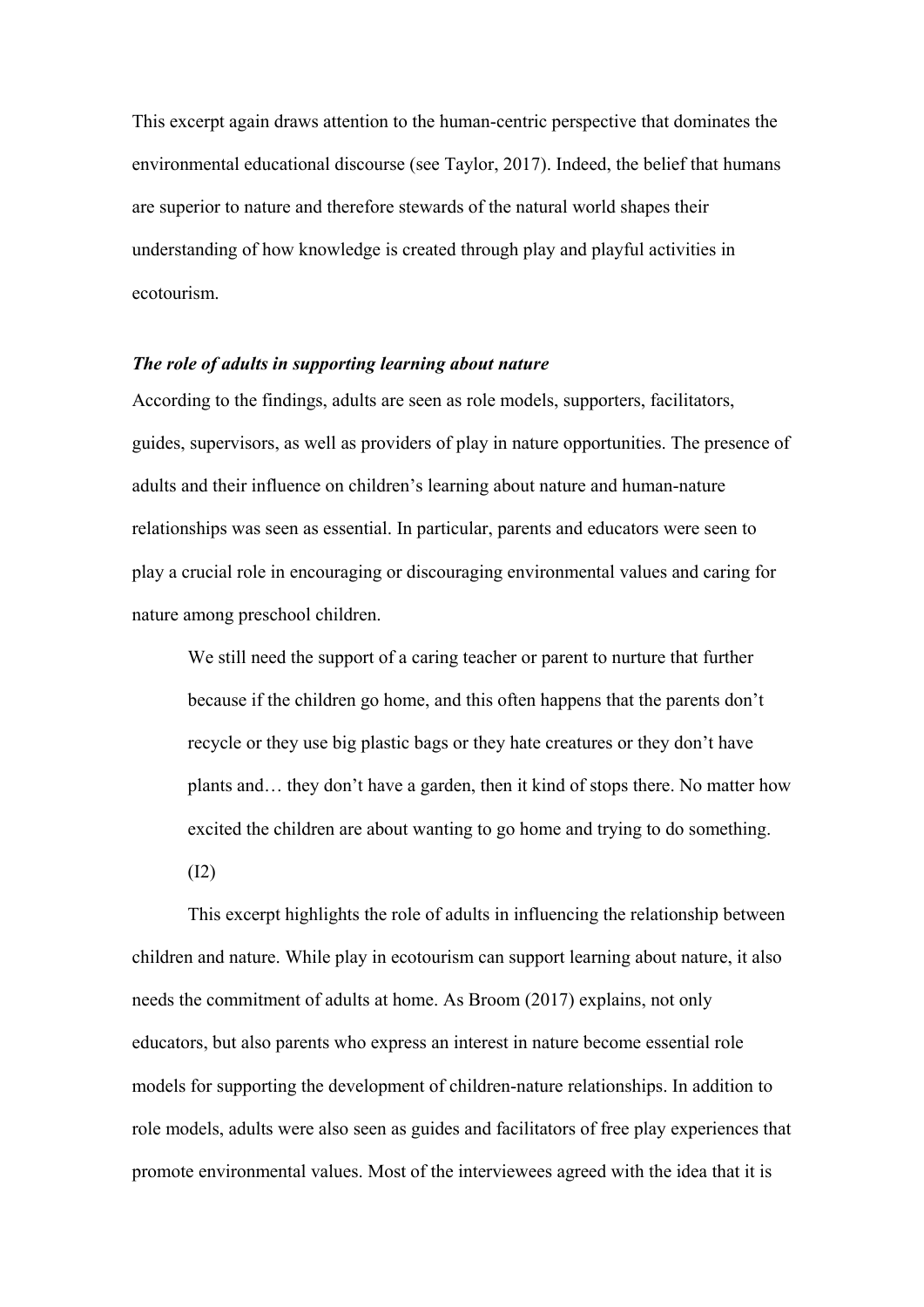important to let children play and explore without too much guidance and adult involvement. During activities in nature, adults should avoid interfering with children's games and trying to teach them constantly. Several studies support the idea of letting children play free in nature without adult intervention and direction (e.g. Gurholt & Sanderud, 2016; Skar et al., 2016).

Yes, because I was just thinking about the parents that try and teach every five minutes. That really annoys me as well because you're completely interrupting their play. Let them play! Take the pressure off them. (I5)

On the other hand, respondents emphasised that children should be made aware that adults are there for them when needed and create a sense of security for the children. Yet, adults should adopt the role of an observer in play situations and only step in when children need guidance or scaffolding. As some respondents explain:

So, we would see the outdoors as a positive place for children to explore and feel comfortable and take risks and play and parents are there to be playful at times but not to dominate children's play. (I4)

The interviewees believe that parents, educators and other adults involved in children's lives can play an active role in providing opportunities for experiences and play in nature. As gatekeepers for children's access to natural environments, they play a key role in supporting learning about nature and children-nature relationships. Moreover, the idea of free and spontaneous play in nature offers an opportunity to learn about, but also with nature. Indeed, free play in ecotourism sites can allow children to explore natural materials and create knowledge through more-than-human encounters, interactions and relations (see Taylor, 2017).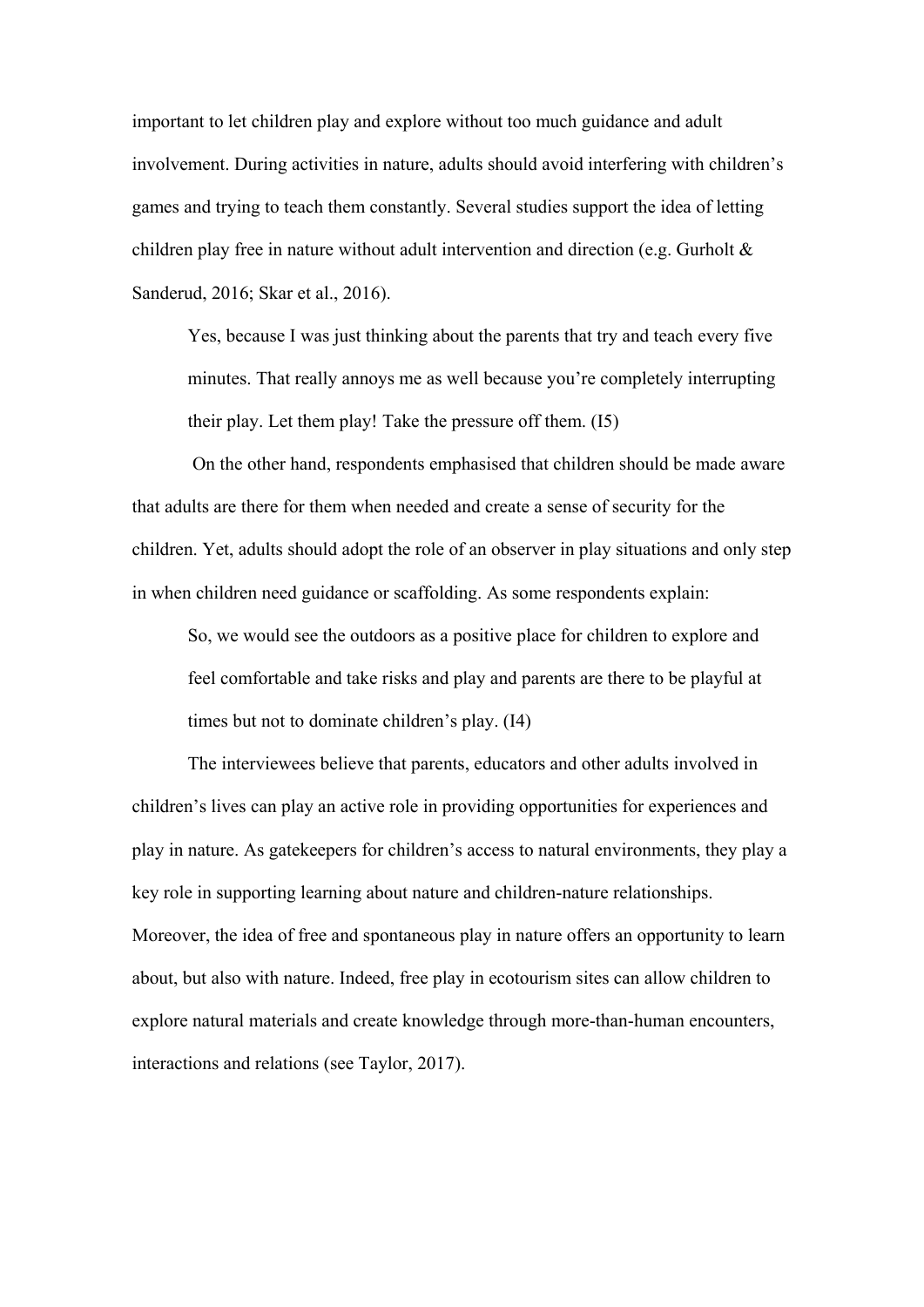### *Learning with nature through storytelling*

Our study draws particular attention to storytelling as an effective tool for strengthening the relationship between children and the natural environment. Indeed, as most of the interviewees pointed out, storytelling works as an interpretative tool which stimulates preschool children's imagination and supports not only learning about, but also with nature.

They can retell the stories or they can play the stories or they can be reminded when they're walking through a space or playing in a natural space. They'll be reminded of aspects when they see something interesting and that will all come back and they're able to share that information that way. Ecological storytelling…We've given it a name because it's so important to us. (I4)

Preschool children usually enjoy listening to stories and sharing them with other people. Instead of memorising what is said, children use storytelling as a means to interpret their experience with the natural world (see Liu et al., 2011). Following Howe and Davies' (2010) thoughts, it can be argued that the narrative and socio-cultural nature of storytelling play a vital role in supporting children's learning with nature. Furthermore, children can also mentor each other with their own stories of their experiences with more-than-human actors. The following excerpt describes the role of stories in promoting children-nature relationships in an ecotourism context.

I think it's a great opportunity to build a conversation with children that they are a part of nature, not separate from it. If you have stories that are playful and engaging for children and enable movement and being the characters in the stories. (I9)

By stressing that children are part of nature, the excerpt challenges the idea that nature is separated from the human domain. Our findings draw attention to the role of children as co-designers of stories, by creating and taking active part in the stories told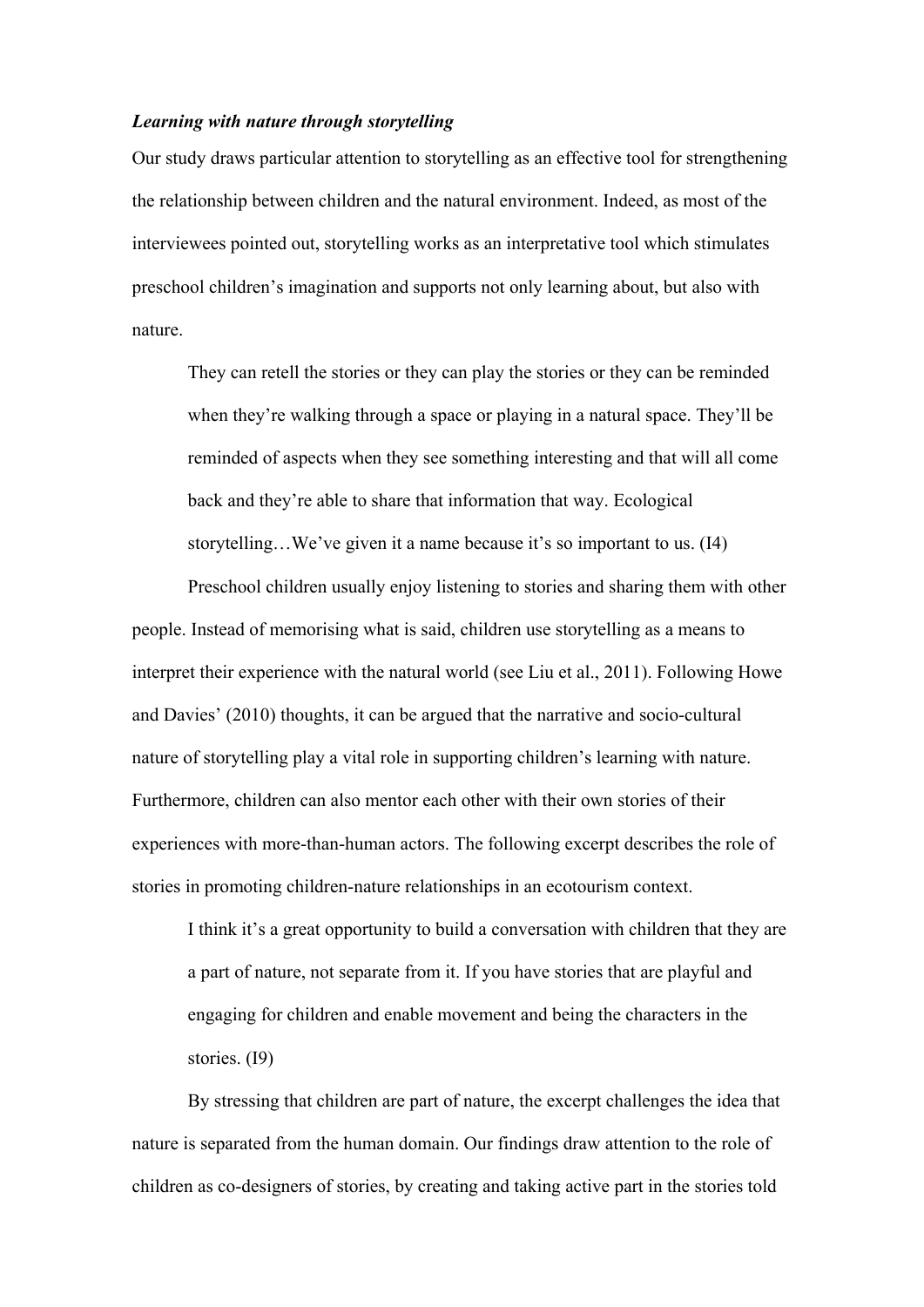by them. From this perspective, play-based learning contributes to promoting childrennature relationships by giving them the opportunity and freedom to co-design their experiences and activities in nature the way they want. As one of the interviewees points out in the excerpt below.

It would be possible. Because you would be asking them what they would like to do, how they would like to do that. Because children are exposed to what's going on in the world. They're not living in a bubble anymore. (I6)

Considering the results from our study, it can be argued that storytelling is a powerful practice for play-based learning in early childhood environmental education. As previous studies indicate, storytelling can strengthen children-nature relationships and contribute to developing a sense of place (Wilson, 2011). Furthermore, storytelling is also essential in promoting learning, as children use reflection to understand what they are learning through their observation and knowledge acquired through interactions with adults and other children (Liu et al., 2011). In doing so, storytelling does not only communicate values, views, problems and possible solutions, but it also helps children to understand their relationship to nature and thus, establish a personal relation to it. As a learning tool, storytelling offers children the opportunity to learn with nature and create narratives based on their collaborative learning experiences with more-thanhuman actors.

## **Conclusion**

Environmental education has an essential role to play within the interdisciplinary Anthropocene debates. As several scholars argue (e.g. Clarke & Mcphie, 2014; Taylor, 2017), there is an urgent need to look for alternative pedagogies and educational settings that can help children and young adults to better understand human-nature relations. Considering this necessity, our study draws attention to the use of play-based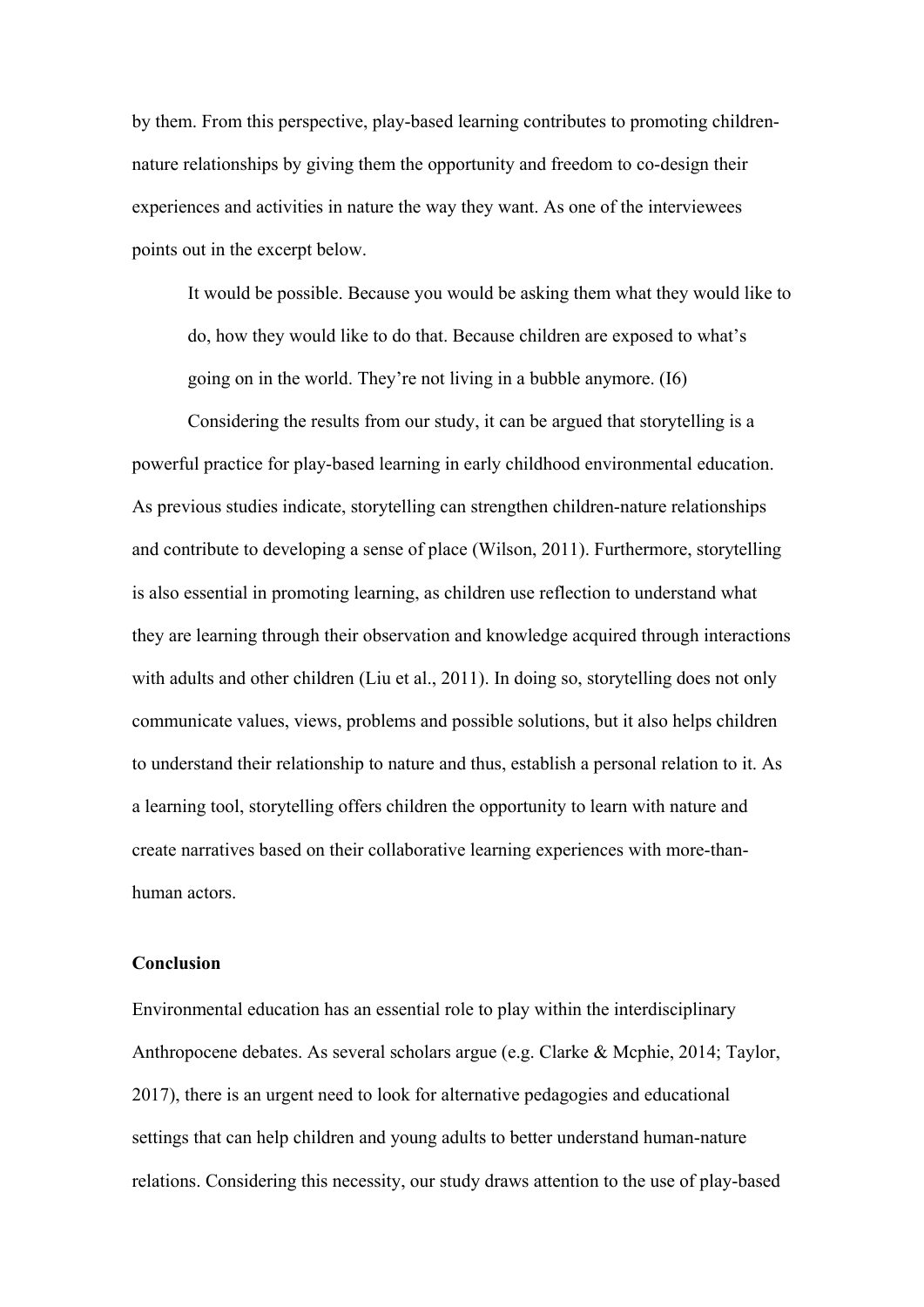learning in ecotourism as an opportunity to promote early childhood environmental education and to help children develop a sound relationship to the natural world. By focusing on children and the role of environmental education within Anthropocene debates, the study contributes to the discussions on the role of ecotourism in promoting both environmental awareness and education in society (e.g. Kimmel, 1999; Lee & Moscardo, 2005; Ting & Cheng, 2017). Given that children are fairly absent in tourism studies (Milne et al., 2019), this research also contributes to drawing attention to the role of children in tourism discussions concerning responsibility, sustainability and the Anthropocene.

Our study shows that play-based learning in ecotourism tends to be discussed in terms of a pedagogical activity to promote environmental stewardship. Accordingly, play in ecotourism sites is viewed as a means to help children learn "about" nature, establish a relationship with it and thus, develop pro-environmental values and attitudes that will foster protection of nature in the future (see Beaumont, 2001). This understanding, which is shaped by anthropocentric premises (see Taylor, 2017), is also reflected in the way nature, natural elements and animals in ecotourism sites are viewed as tools for environmental education and children's own personal development. Moreover, our results also draw attention to the role given to other humans, adults in particular, in delivering knowledge about nature and serving as an example of how to take responsibility for its conservation. In these terms, nature is depicted as having instrumental value and being subjugated to human control and care.

This anthropocentric perspective is also reflected in the role given to adults in supporting play-based learning activities in nature. In line with previous studies (e.g. Broom, 2017; Sawitri, 2017), the interviewees agree that adults are key in facilitating, guiding, supervising and providing play opportunities in nature. In doing so, the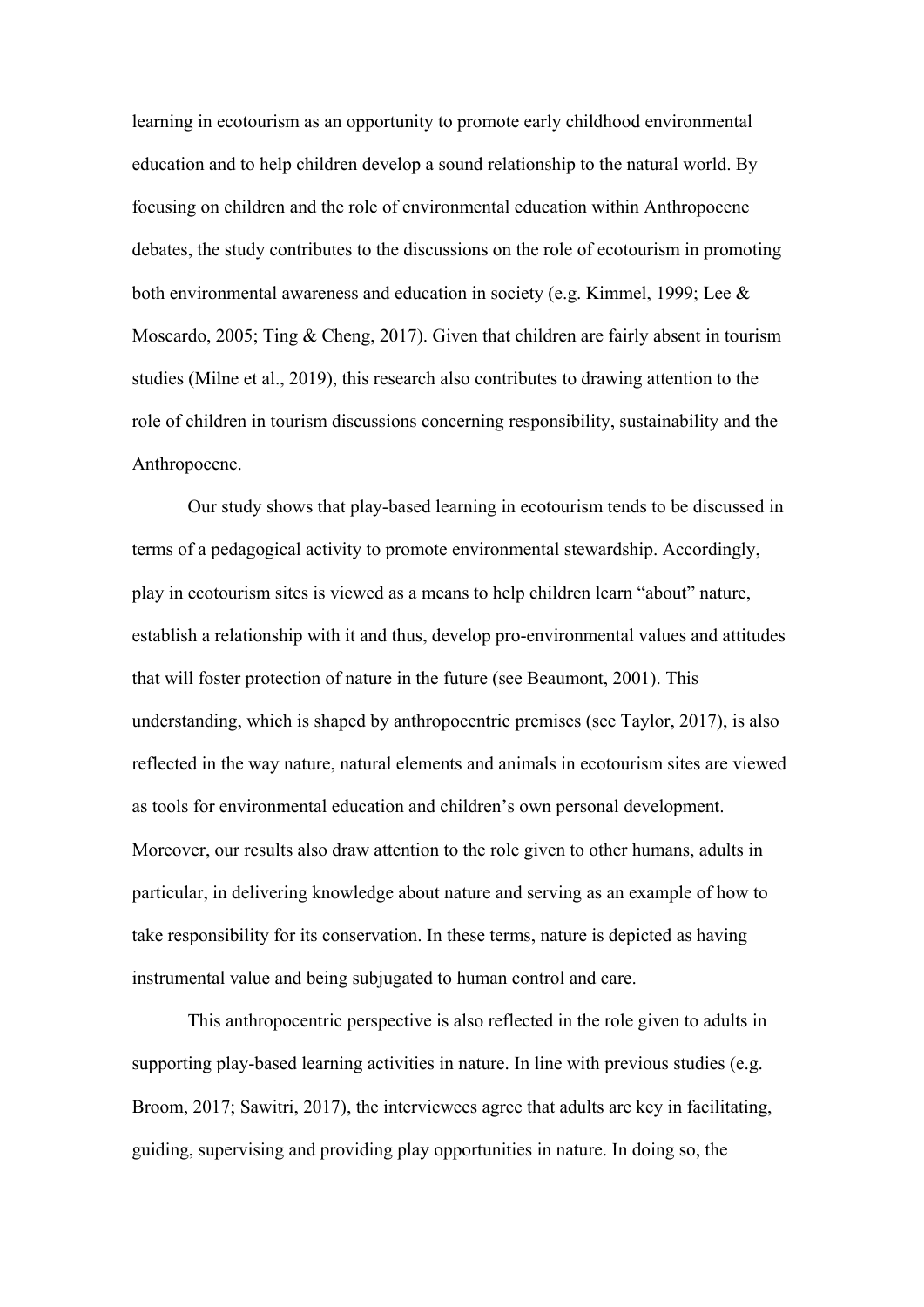interviewees seem to position adults as actors who are knowledgeable about the natural world and thus essential in influencing and shaping the relationships between children and nature. Although adult guidance was seen as important to support play in nature, the idea of letting children engage by themselves with nature was expressed by the professionals interviewed. Independent and autonomous children's play in nature, which has been discussed in the literature (e.g. Gurholt & Sanderud, 2016; Skar et al., 2016), was viewed by the interviewees as an opportunity for learning "with" nature. Indeed, free play in nature gives children the opportunity to create knowledge about the natural world through spontaneous more-than-human encounters (see Taylor, 2017).

Storytelling in particular was pointed out as an effective tool for learning "with" nature. According to our findings, storytelling was viewed as useful in creating and disseminating the knowledge resulting out of encounters between children and the natural world. The idea of free play in nature in combination with storytelling points towards a mindset where children are part of nature rather than detached from it. Through storytelling, children not only develop a relationship with nature, but are also able to position themselves as part of it. Although our study shows that an anthropocentric learning "about" nature approach prevails among the research participants, we can confirm that a learning "with" nature approach was not totally omitted by them either.

As a whole, the study indicates that visiting an ecotourism site does not automatically create a relationship between children and nature, if children are not able to actively engage with the natural world. From this perspective, the study helps staff at ecotourism sites to understand how play-based learning can be used as part of their educational practices to support children-nature relationships. First, ecotourism sites can embed play-based pedagogies in their environmental education programmes. For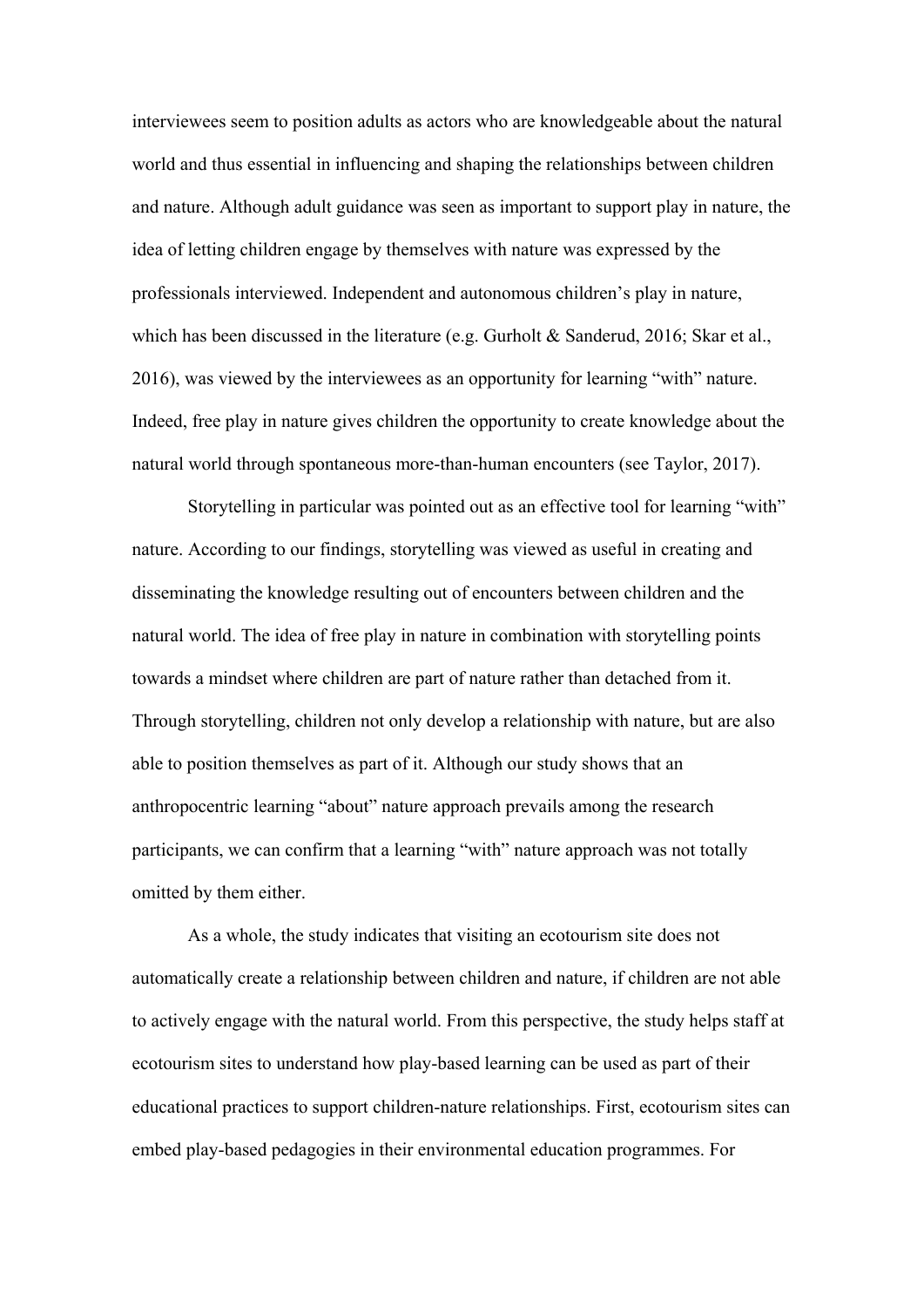example, they could encourage child-initiated nature play opportunities by providing space for free play or organising nature playgroups and nature-based kindergartens such as forest schools or bush kindergartens. Second, as our findings show, these activities should be organised under the supervision, guidance and scaffolding of adults with pedagogical expertise. Indeed, the spaces and activities offered to children should be safe and pedagogically thought through, but at the same time they should offer the possibility to engage autonomously and spontaneously with the natural environment. Third, staff at ecotourism sites could reflect on ways of supporting storytelling practices in the spaces and activities offered to children. It is important that children have the opportunity to create their stories out of their encounter with nature, but also to share them with other children and adults too. Stories created by children can challenge adults' assumptions about nature and thus, lead them into new ways of understanding and relating to nature.

Finally, we should acknowledge the limitations of our study. Firstly, the interviews were conducted with respondents from Australia who were living in urban areas. Secondly, although the study focuses on children, they were not directly included in the study. The limitations of the study point towards avenues for future research. For example, future studies could be based on ethnographic research exploring how children engage and learn with nature through play-based learning activities in an ecotourism site. It will also be interesting to conduct a similar study in a non-Western country and with research participants living in a rural environment.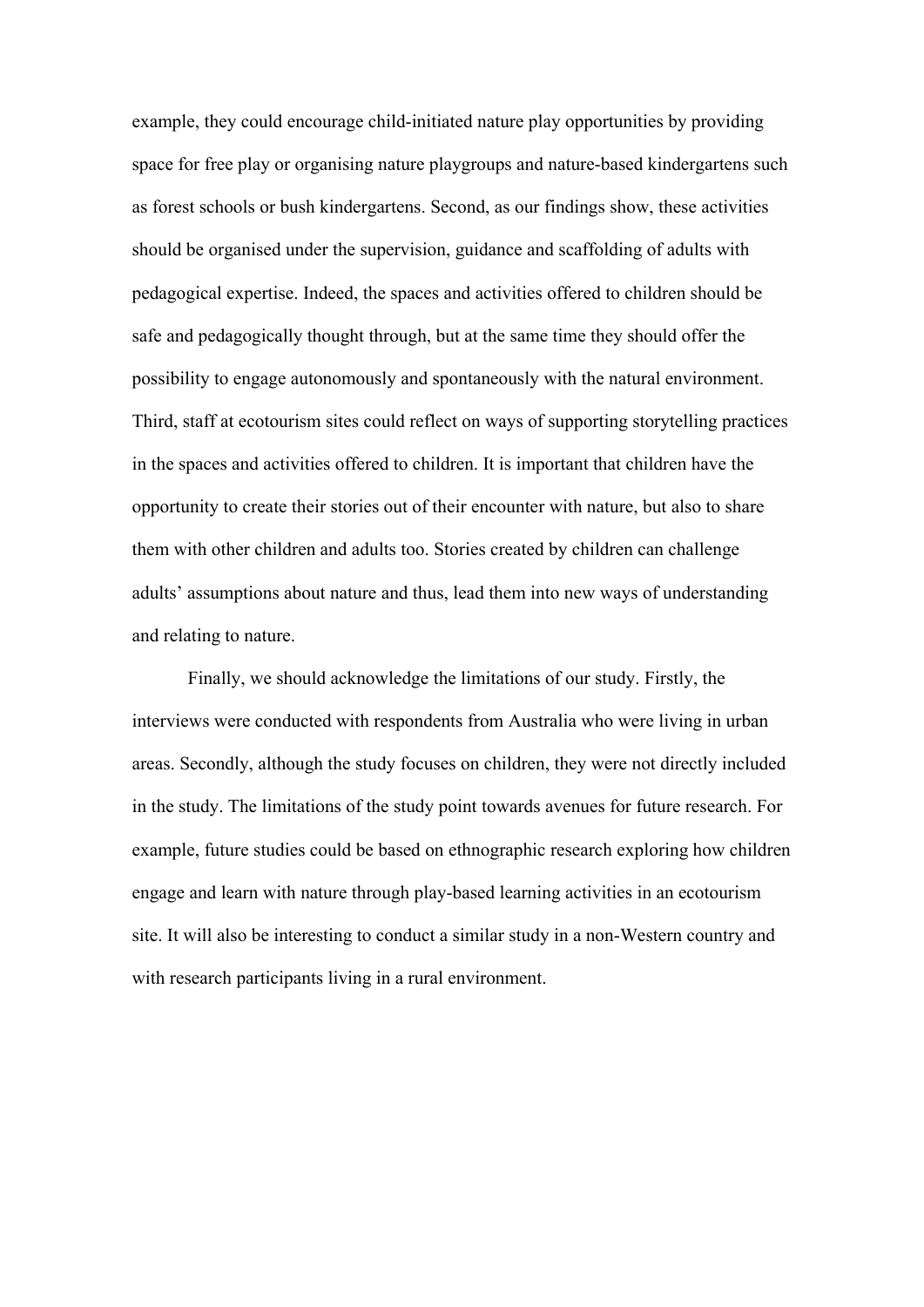### **References**

ARC. (2018). *Australian Code for the Responsible Conduct of Research.* Australian Research Council. Retrieved from [https://www.nhmrc.gov.au/about](https://www.nhmrc.gov.au/about-us/publications/australian-code-responsible-conduct-research-2018)[us/publications/australian-code-responsible-conduct-research-2018](https://www.nhmrc.gov.au/about-us/publications/australian-code-responsible-conduct-research-2018)

Australian Government Department of Education and Training. (2019). *Belonging, being & becoming: The early years learning framework for Australia.* Retrieved from https://docs.education.gov.au/system/files/doc/other/belonging being and becoming t [he\\_early\\_years\\_learning\\_framework\\_for\\_australia\\_0.pdf](https://docs.education.gov.au/system/files/doc/other/belonging_being_and_becoming_the_early_years_learning_framework_for_australia_0.pdf)

Beaumont, N. (2001). Ecotourism and the conservation ethic: Recruiting the uninitiated or preaching to the converted? *Journal of Sustainable Tourism*, 9, 317–325.

Bennett, N., Wood, E. & Rogers. S. (1997). *Teaching through play: Teachers' thinking and classroom practice*. Open University Press.

Bergen, D. (2014). Foundations of play theory. In E. Brooker, M. Blaise & S. Edwards

(Eds.), *SAGE handbook of play and learning in early childhood* (pp. 9–20). SAGE.

Brinkmann, S. (2013). *Qualitative interviewing*. Oxford University Press.

Broom, C. (2017). Exploring the relations between childhood experiences in nature and young adults' environmental attitudes and behaviours. *Australian Journal of* 

*Environmental Education,* 33(1), 34–47.

Bubikova-Moan, J., Naess Hjetland, H. & Wollscheid, S. (2019). ECE teachers' views on play-based learning: A systematic review. *European Early Childhood Education Research Journal*, 27(6), 776–800.

Clarke, D. & Mcphie, J. (2014). Becoming animate in education: Immanent materiality and outdoor learning for sustainability. *Journal of Adventure Education & Outdoor Learning*, 14(3), 198–216.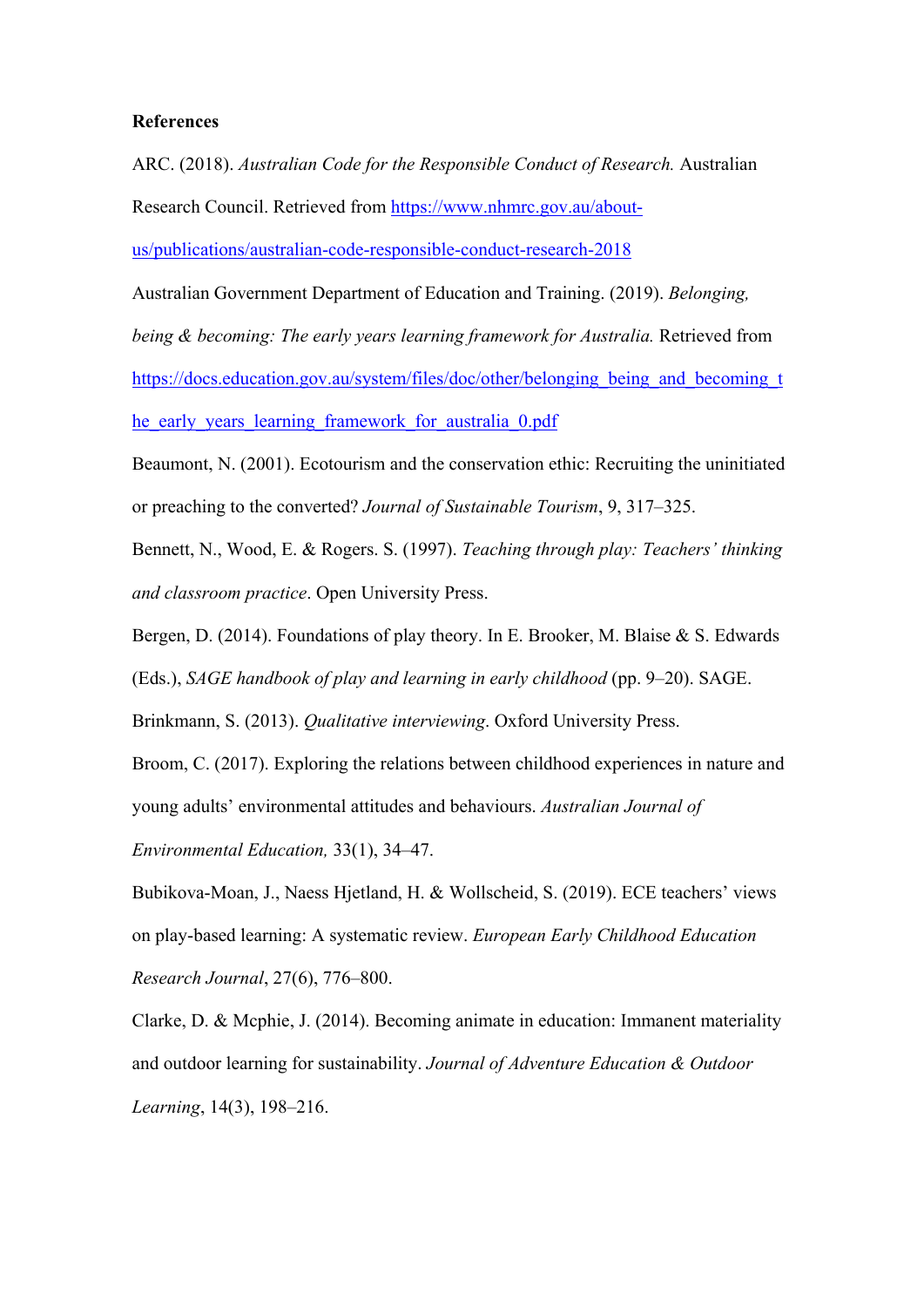Cutter-Mackenzie, A. & Edwards, N. (2013). Toward a model for early childhood environmental education: Foregrounding, developing, and connecting knowledge through play-based learning. *The Journal of Environmental Education*, 44(3), 195–213.

Donohoe, H. M. & Needham, R. D. (2006). Ecotourism: The evolving contemporary definition. *Journal of Ecotourism*, 5(3), 192–210.

Fennell, D. A. (2001). A content analysis of ecotourism definitions. *Current Issues in Tourism*, 4(5), 403–421.

Fennell, D. E. (2015). *Ecotourism*. Routledge.

Fesseha, E. & Pyle, A. (2016). Conceptualising play-based learning from kindergarten teachers' perspective. *International Journal of Early Years Education*, 24, 361–377. Finnish National Agency for Education (2019). *National core curriculum for early childhood education and care 2018*. Grano oy.

Fleer, M. (Ed.) (2010). *Early learning and development: Cultural-historical concepts in play.* Cambridge University Press.

Golinkoff, R. M., Hirsh-Pasek, K. & Singer, D. G. (2006). Why play = learning: A challenge for parents and educators. In D. G. Singer, R. M. Golinkoff & K. Hirsh-Pasek (Eds.), *Play = learning: How play motivates and enhances children's cognitive and social-emotional growth* (pp. 3–12). Oxford University Press.

Gurholt, K. P. & Sanderud, J. R. (2016). Curious play: Children's exploration of nature. *Journal of Adventure Education and Outdoor Learning*, 16(4), 318–329.

Jordan, B. (2010). Co-constructing knowledge: Children, teachers and families engaging in a science-rich curriculum. In L. Brooker & S. Edwards (Eds.), *Engaging play* (pp. 11–24). Open University Press.

Kimmel, J. R. (1999). Ecotourism as environmental learning. *The Journal of* 

*Environmental Education*, 30(2), 40–44.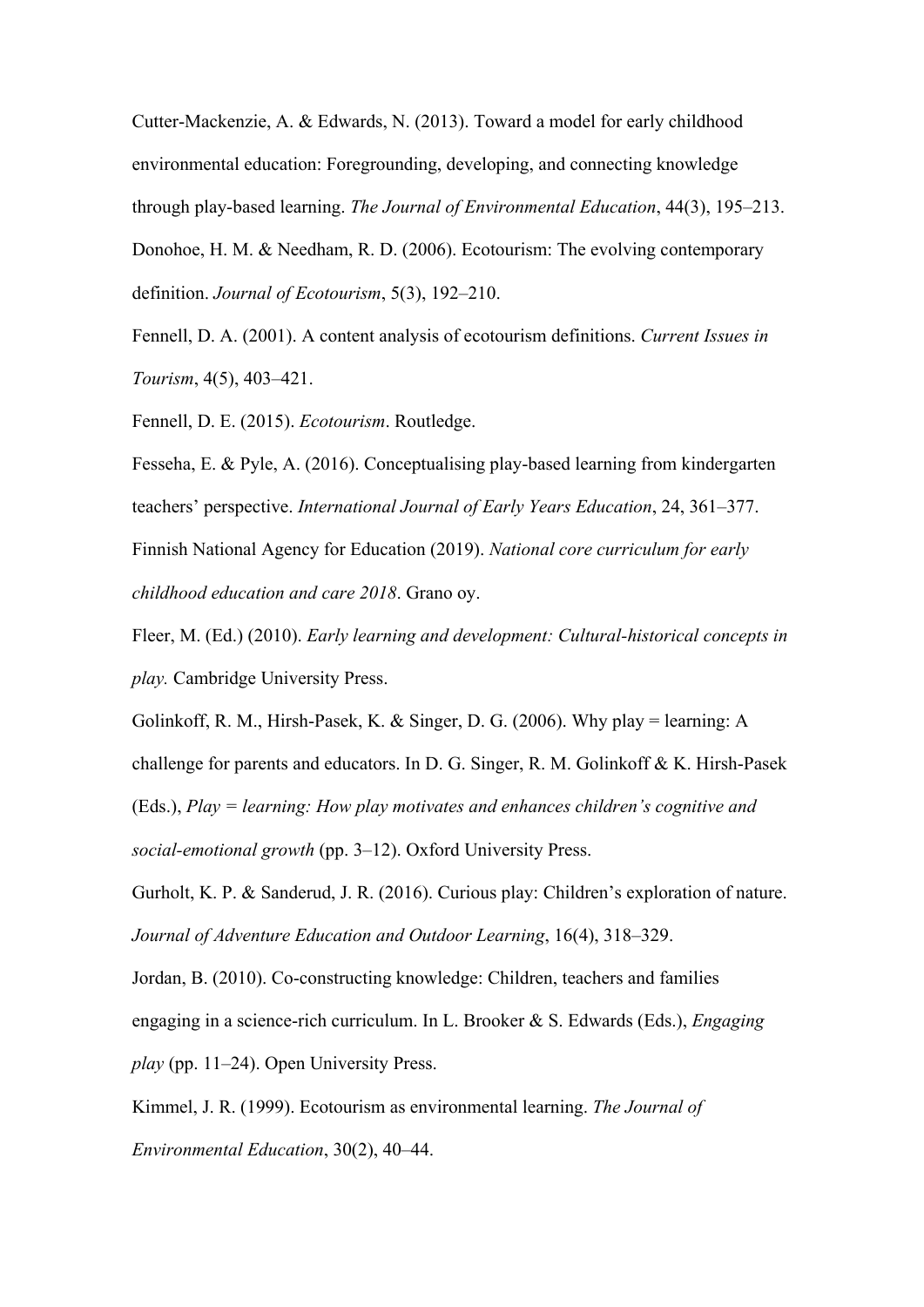King, H. (2019). Promoting conservation values for preschool children through playbased learning in Ecotourism. University of Lapland.

Howe, A. & Davies, D. (2010). Science and play. In J. Moyles (Ed.), *The excellence of play* (pp. 154–168). Open University Press.

Laaksoharju, T. & Rappe, E. (2017). Trees as affordances for connectedness to place  $-$  a framework to facilitate children's relationship with. *Urban Forestry & Urban Greening*, 28, 150–159.

Lee, W. H. & Moscardo, G. (2005). Understanding the impact of ecotourism resort experiences on tourists' environmental attitudes and behavioural intentions. *Journal of Sustainable Tourism*, 13(6), 546–565.

Liu, C. C., Chen, H. S. L., Shih, J. L., Huang, G. T. & Liu, B. J. (2011). An enhanced concept map approach to improving children's storytelling ability. *Computers & Education*, 56, 873–884.

Maguire, M. & Delahunt, B. (2017). Doing a thematic analysis: A practical, step-bystep guide for learning and teaching scholars. *All Ireland Journal of Teaching and Learning in Higher Education*, 3, 3551–3514.

Milne, J., Rantala, O. & Grimwood, B. S. R. (2019). Children as tour guides. *Finnish Journal of Tourism Research*, 15(2), 33–44.

Nicolopoulou, A. (2010). The alarming disappearance of play from early childhood education. *Human Development*, 53(1), 1.

Nowell, L. S., Norris, J. M., White, D. E. & Moules, N. J. (2017). Thematic analysis: Striving to meet the trustworthiness criteria. *International Journal of Qualitative Methods*, 16, 1–13.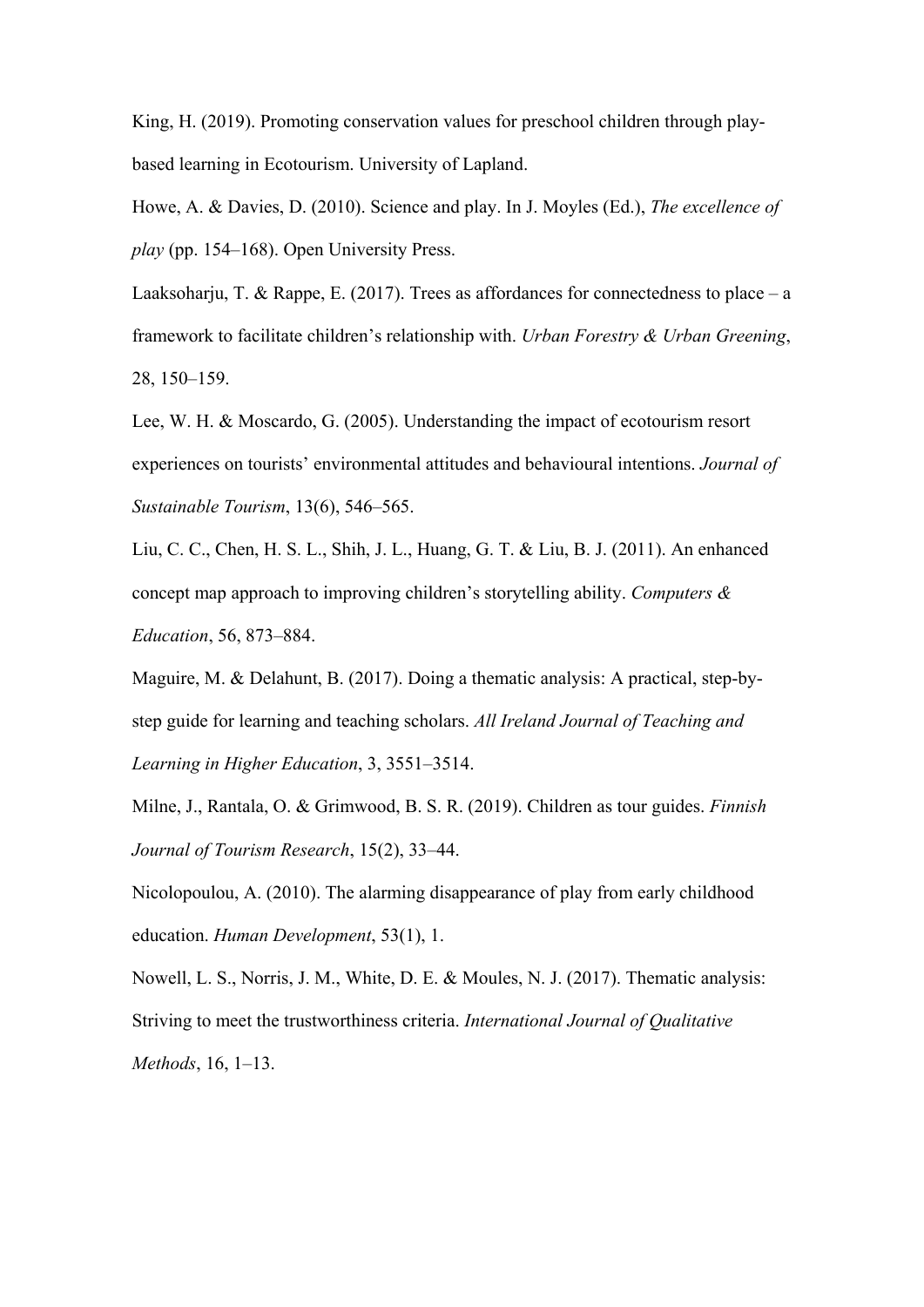Peake, S., Innes, P. & Dyer, P. (2009). Ecotourism and conservation: Factors influencing effective conservation messages. *Journal of Sustainable Tourism*, 17, 107– 127.

Powell, R. B. & Ham, S. H. (2008). Can ecotourism interpretation really lead to proconservation knowledge, attitudes and behaviour? Evidence from the Galapagos Islands. *Journal of Sustainable Tourism*, 16, 467–489.

Pramling Samuelsson, I. & Johansson, E. (2006). Play and learning—inseparable dimensions in preschool practice. *Early Childhood Development and Care*, 176, 47–65. Puhakka, R., Rantala, O., Roslund, M. I., Rajaniemi, J., Laitinen, O. H., Sinkkonen, A. & the Adele Research Group. (2019). Greening of daycare yards with biodiverse materials affords well-being, play and environmental relationships. *International Journal of Environmental Research and Public Health*, 16 (16), 29–48.

Pyle, A., Poliszczuk, D. & Danniels E. (2018). The challenges of promoting literacy integration within a play-based learning kindergarten program: Teacher perspectives and implementation. *Journal of Research in Childhood Education*, 32(2), 219–233.

Ridgers, N. D., Knowles, Z. R. & Sayers, J. (2012). Encouraging play in the natural environment: A child-focused case study of Forest School. *Children's Geographies*, 10(1), 49–65.

Rogoff, B. (1990). *Apprenticeship in thinking: Cognitive development in social context*. Oxford University Press.

Saldaña, J. (2011). *Fundamentals of qualitative research*. Oxford University Press. Samuelsson, I. P. & Johansson, E. (2006). Play and learning—Inseparable dimensions in preschool practice. *Early Child Development and Care,* 176(1), 47–65.

Sawitri, D. R. (2017). Early childhood environmental education in tropical and coastal areas: A meta-analysis. *IOP Conf. Series: Earth and Environmental Science* 55.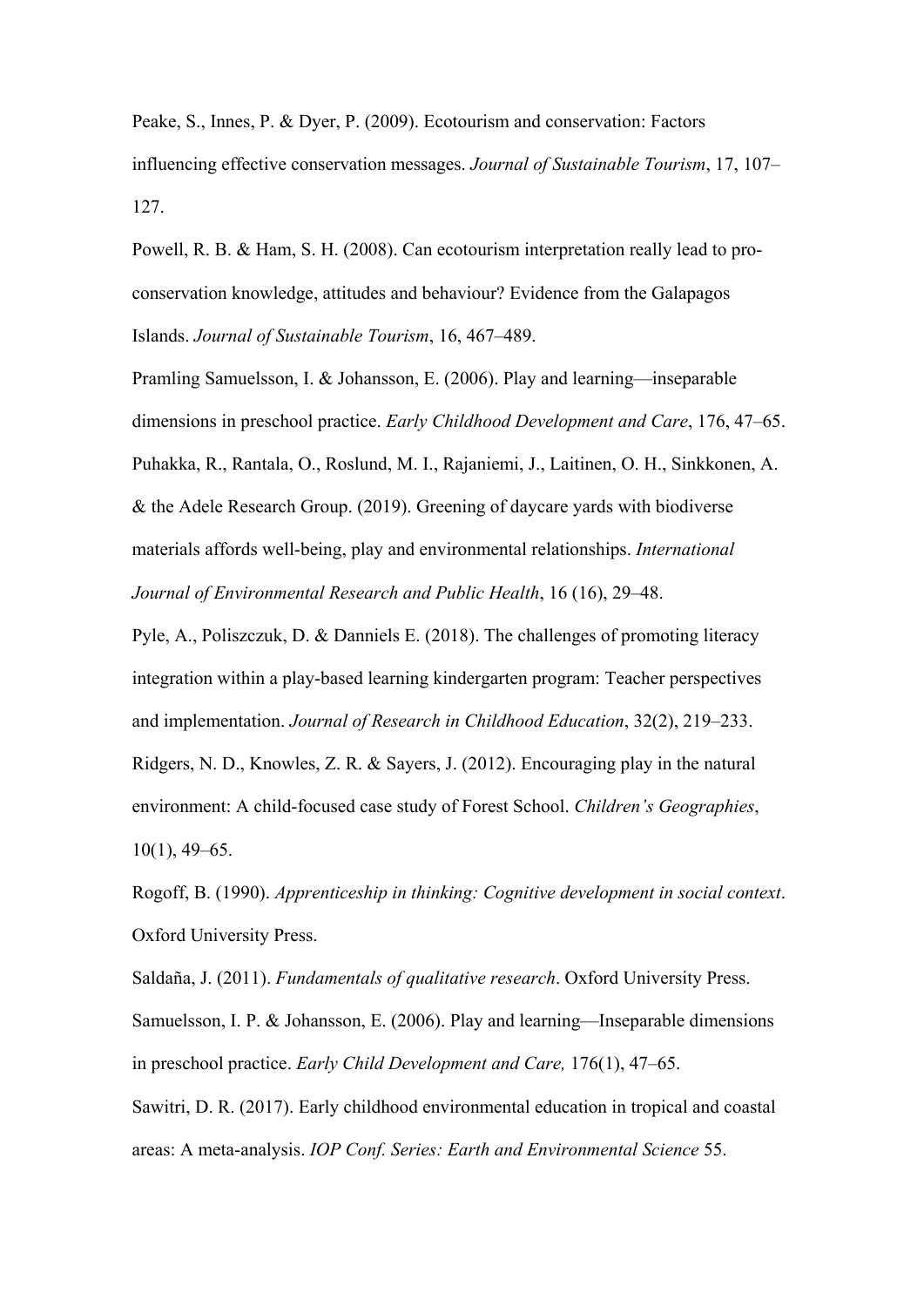Skar, M., Gundersen, V. & O'Brian, L. (2016). How to engage children with nature: Why not just let them play? *Children's Geographies*, 14(5), 527–540.

Stephen, C. (2010). Pedagogy: The silent partner in early years learning. *Early Years* 30(1), 15–28.

Sutton-Smith, B. (1997). *The ambiguity of play*. Harvard University Press.

Taylor, A. (2017). Beyond stewardship: Common world pedagogies for the Anthropocene. *Environmental Education Research*, 23(10), 1448–1461.

TENK (2019). *The ethical principles of research with human participants and ethical review in the human sciences in Finland. Finnish National Board on Research Integrity TENK guidelines*. Retrieved from

https://www.tenk.fi/sites/tenk.fi/files/Ihmistieteiden eettisen ennakkoarvioinnin ohje [2019.pdf](https://www.tenk.fi/sites/tenk.fi/files/Ihmistieteiden_eettisen_ennakkoarvioinnin_ohje_2019.pdf)

Ting, D. H. & Cheng, C. F. C. (2017). Developing pro-environmental behaviour: Ecotourism fieldtrip and experiences. *International Journal of Sustainability in Higher Education*, 18, 1212–1229.

Vygotsky, L. S. (1978). *Mind in society: The development of higher psychological processes.* Harvard University Press.

Wallerstedt, C. & Pramling N. (2012). Learning to play in a goal-directed practice. *Early Years* 32(1), 5–15.

Weisberg, D. S. & Zosh, J. M. (2018). Play-based learning: How guided play promotes early childhood learning. *Encyclopedia on Early Childhood Development*, 1–4. Retrieved from http://www.child-encyclopedia.com/play-based-learning/accordingexperts/how-guided-play-promotes-early-childhood-learning

Wilson, C. (2011). *Effective approaches to connect children with nature: Principles for effectively engaging children and young people with nature*. New Zealand Department